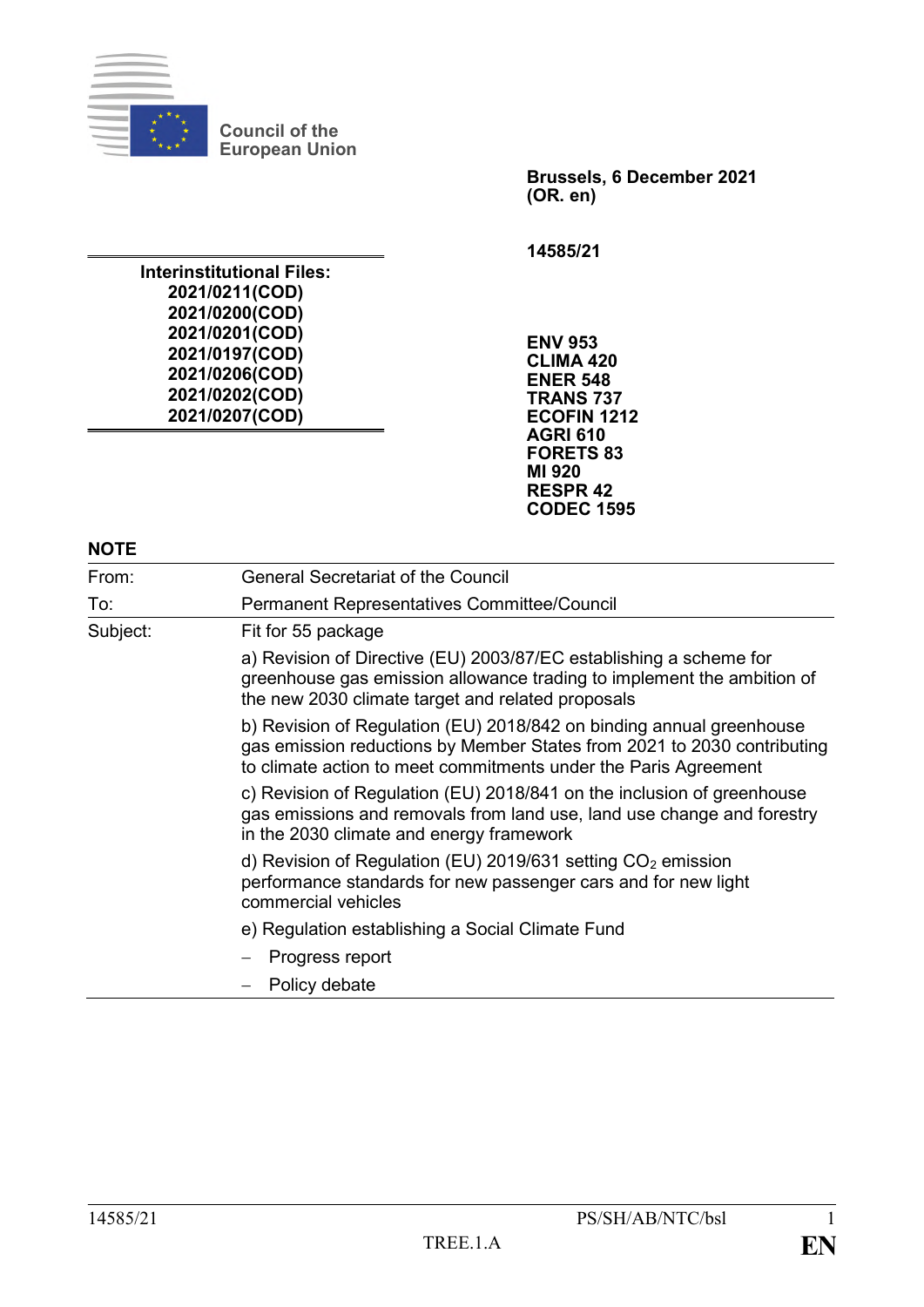# **I. INTRODUCTION**

- 1. On 14 July 2021, the European Commission submitted the above-mentioned proposals as part of the 'Fit for 55' package of legislative proposals. The package aims to align the EU's climate and energy policy framework with its new ambitious climate target for 2030 of reducing net greenhouse gas emissions (GHG) by at least 55% and to put it on track to reach its objective of becoming climate neutral by 2050.
- 2. Within the Council, the proposals are dealt with in four Council formations: Environment, Energy, Transport, and Economic and Financial Affairs.
- 3. A report containing an overview of progress of the proposals under the 'Fit for 55' package has been prepared by the Presidency (document 13977/21). The report focuses on the horizontal aspects of the package, such as interlinkages between files, and the main issues raised in discussions so far. It has been submitted to the responsible Council formations together with separate progress reports on the individual proposals.
- 4. The Environment Council held a first exchange of views on the 'Fit for 55' package on 6 October 2021. With a view to the meeting of the Council (Environment) on 20 December 2021, the present report aims at providing more detail on the progress made on the five files under the remit of the Environment Council and, where possible, at setting out in broad terms the preliminary views of delegations on the main issues.
- 5. These files are at the core of the 'Fit for 55' package, with the increased ambition of the EU Emissions Trading System (ETS) as a main driver, together with updated national targets in the Effort Sharing Regulation (ESR) and measures to enhance natural sinks through the Regulation on Land use, land-use change and forestry (LULUCF). The proposed tightened CO<sup>2</sup> standards for cars and vans aim at helping Member States to reach their increased national targets while stimulating technological innovation in the sector. The proposed new Social Climate Fund (SCF) aims to address the social and distributional impacts of the proposed new emissions trading system for buildings and road transport.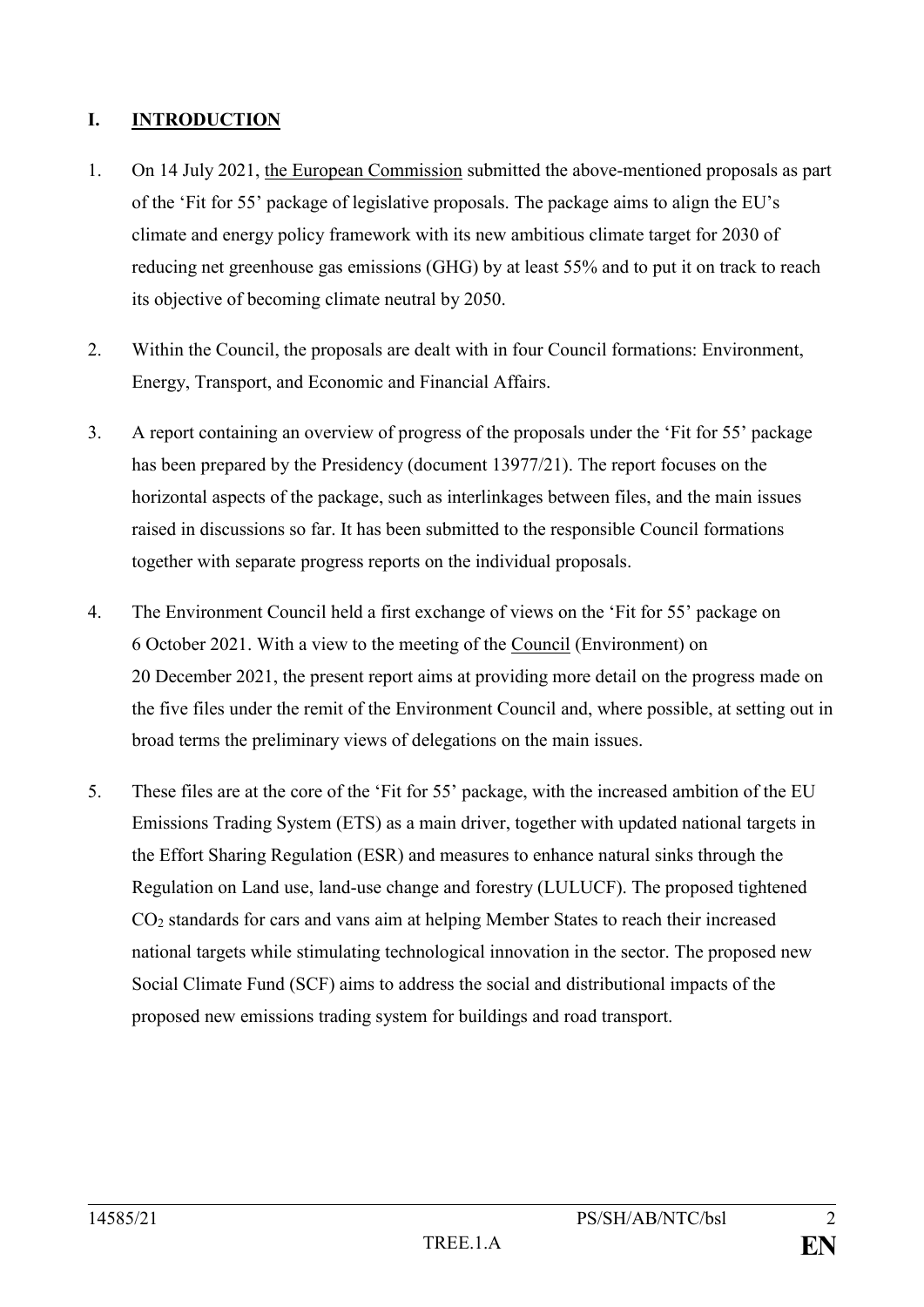6. As regards the overall progress on these files, the Presidency's assessment is that considerable further technical work will be required on most of them due to their complexity and the introduction of new elements, and additionally, as regards the ETS, the sheer size of the file.

## **II. WORK UNDERTAKEN DURING THE PRESIDENCY**

#### i) Emissions Trading System (ETS) reform

7. Three proposals are dealt with under ETS reform**<sup>1</sup>** : a proposal to amend the ETS Directive, the Market Stability Reserve (MSR) Decision and the MRV shipping Regulation ("general ETS"), a proposal to amend the ETS Directive as concerns aviation ("ETS aviation") and a separate proposal to amend the MSR Decision.

1

**<sup>1</sup>** Proposal for a Directive amending Directive 2003/87/EC establishing a system for greenhouse gas emission allowance trading within the Union, Decision (EU) 2015/1814 concerning the establishment and operation of a market stability reserve for the Union greenhouse gas emission trading scheme and Regulation (EU)  $2015/757$  (do.  $10875/21 + ADD 1-7$ ); Proposal for a Directive amending Directive 2003/87/EC as regards aviation's contribution to the Union's economy-wide emission reduction target and appropriately implementing a global market-based measure (doc.  $10917/21 + ADD 1-3$ ); Proposal for a Decision amending Decision (EU) 2015/1814 as regards the amount of allowances to be placed in the market stability reserve for the Union greenhouse gas emission trading scheme until 2030 (doc.  $10902/21 + ADD 1$ ). In addition, a fourth proposal concerning ETS was submitted on 14 July 2021: Proposal for a Decision amending Directive 2003/87/EC as regards the notification of offsetting in respect of a global market-based measure for aircraft operators based in the Union. The proposal is dealt

with separately under TTE (Transport).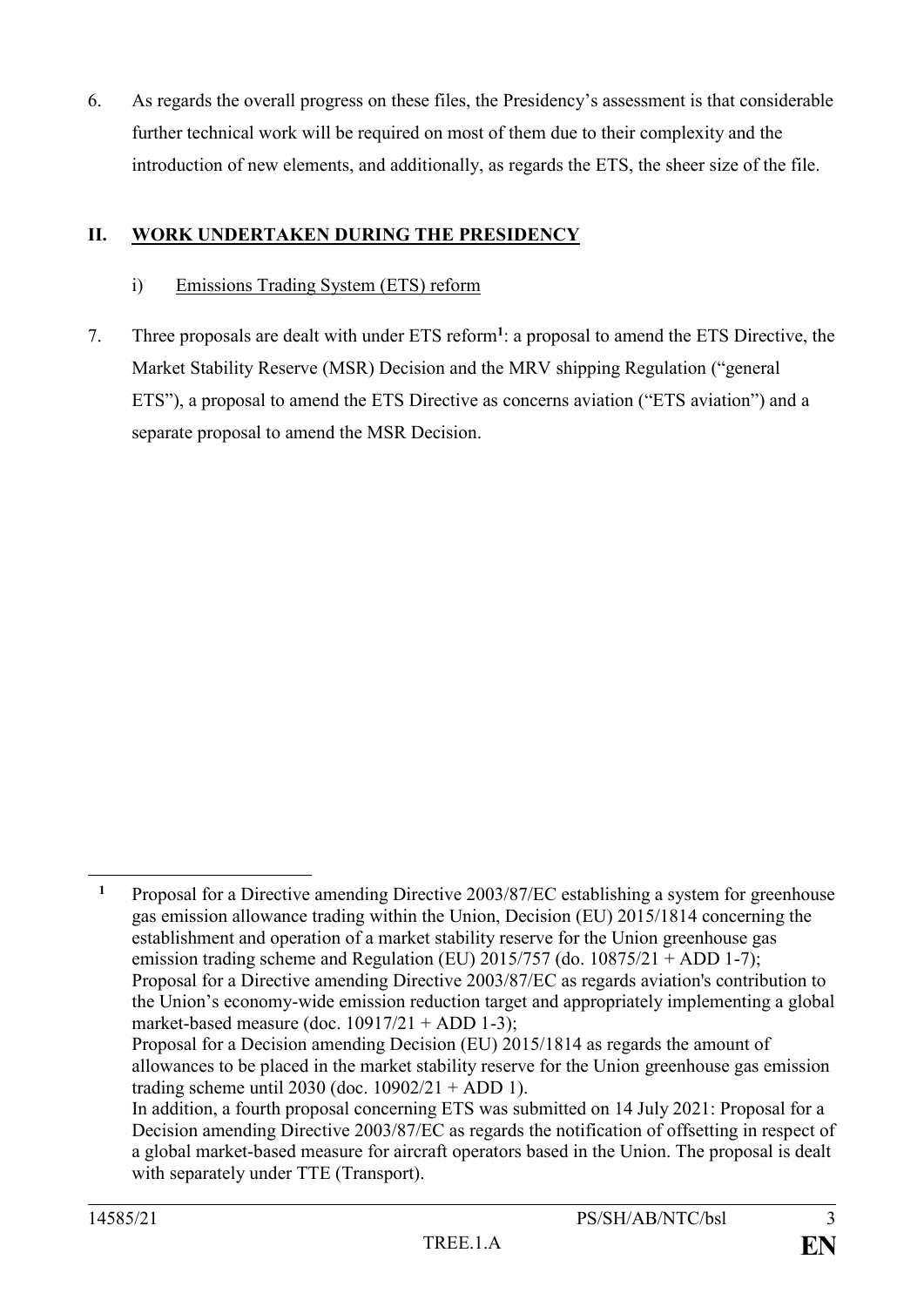The aim of the proposals is to ensure that the ETS delivers its share of the increased overall EU ambition through introducing carbon pricing in sectors not yet covered by the ETS (maritime, and buildings and road transport) and strengthening existing provisions. The "ETS aviation" proposal also has the objective of implementing CORSIA**<sup>2</sup>** . The proposals should, as concerns the existing ETS, result in an overall emissions reduction of 61% in sectors under the ETS by 2030 compared to 2005, from the current objective of 43%. The proposed separate ETS for buildings and road transport should provide a 43% emissions reduction in these sectors compared to 2005 levels, aimed at contributing to Member States meeting their national targets under the Effort Sharing Regulation.

In the European Parliament, the Committee on Environment, Public Health and Food Safety is in the lead on the proposals. The Committee on Industry, Research and Energy is associated Committee on the "general ETS" proposal. Peter Liese (EPP, DE) has been appointed rapporteur for the "general ETS" proposal, Sunčana Glavak (EPP, HR) rapporteur for the "ETS aviation" proposal and Cyrus Engerer (S&D, MT) rapporteur for the separate MSR Decision proposal. Work on the proposals is at an early stage, and according to available information, no final timetables have been communicated.

The European Economic and Social Committee and the Committee of the Regions have been consulted on the proposals but have yet to deliver their opinions.

The Working Party on Environment held eight meetings during the Slovenian Presidency devoted to examining the three proposals related to ETS reform and their impact assessments. The discussions have been based on thematic grouping of the proposals and contributed to an initial reading focused on clarifying issues to allow delegations to understand better the detail of the proposals. In that regard, delegations have asked for more information on the impact of the proposals at Member State level and sought clarifications on the interlinkages with other proposals in the 'Fit for 55' package. Most delegations are still studying the texts and therefore their comments or positions are mostly preliminary.

1

**<sup>2</sup>** Carbon Offsetting and Reduction Scheme for International Aviation, agreed by the International Civil Aviation Organisation (ICAO) in 2016.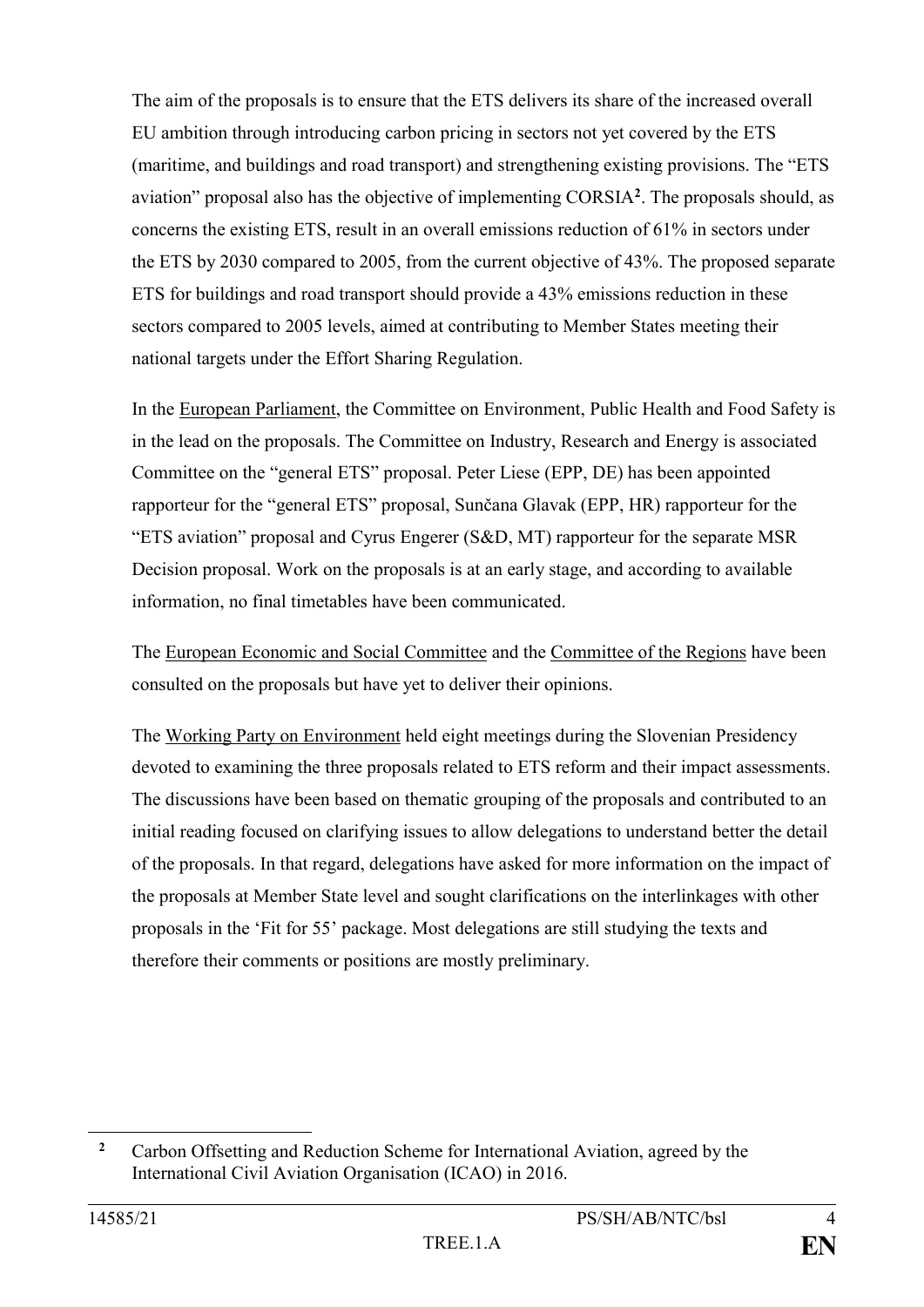Delegations continue to view the ETS as being at the heart of the EU's climate policy. While there appears to be general acknowledgement that the ETS will have to deliver its costefficient share of the EU's increased ambition, views differ on the proposed changes. In this context, there have been some calls for exploring options for increasing further the ambition of the ETS but also concerns of possible impacts of certain parts of the proposals on both economic sectors and households, underlining the need to take into account the different situations of Member States.

### *Establishment of a separate ETS for buildings and road transport*

Discussions so far have highlighted the strong linkages between the proposed ETS for buildings and road transport and other elements of the 'Fit for 55' package, notably the Social Climate Fund Regulation, the Effort Sharing Regulation, the Energy Taxation Directive, the Regulation on  $CO<sub>2</sub>$  emission standards for cars and vans, and the Energy Efficiency Directive.

There is a general acknowledgement that further efforts are needed to decarbonise the buildings and road transport sectors. However, a large number of delegations have raised concerns on the Commission's proposal, with a number of delegations expressing significant reservations as regards the appropriateness of applying emissions trading to these sectors. These concerns pertain in particular to increased energy prices, social and distributional impacts on lower income households, further increasing the risk of energy poverty and leading to a widening of disparities between and within Member States. Against that background, some delegations also challenged the assertion that for these sectors, ETS would be the most effective tool for decarbonisation, arguing that costs might simply be passed on to consumers. Several have raised questions as to whether the Social Climate Fund will be sufficient to mitigate the social and distributional impacts. Some delegations are concerned about the ensuing loss of revenues, referring inter alia to national tax measures in place. Some delegations have also raised issues regarding implementation and administrative burden.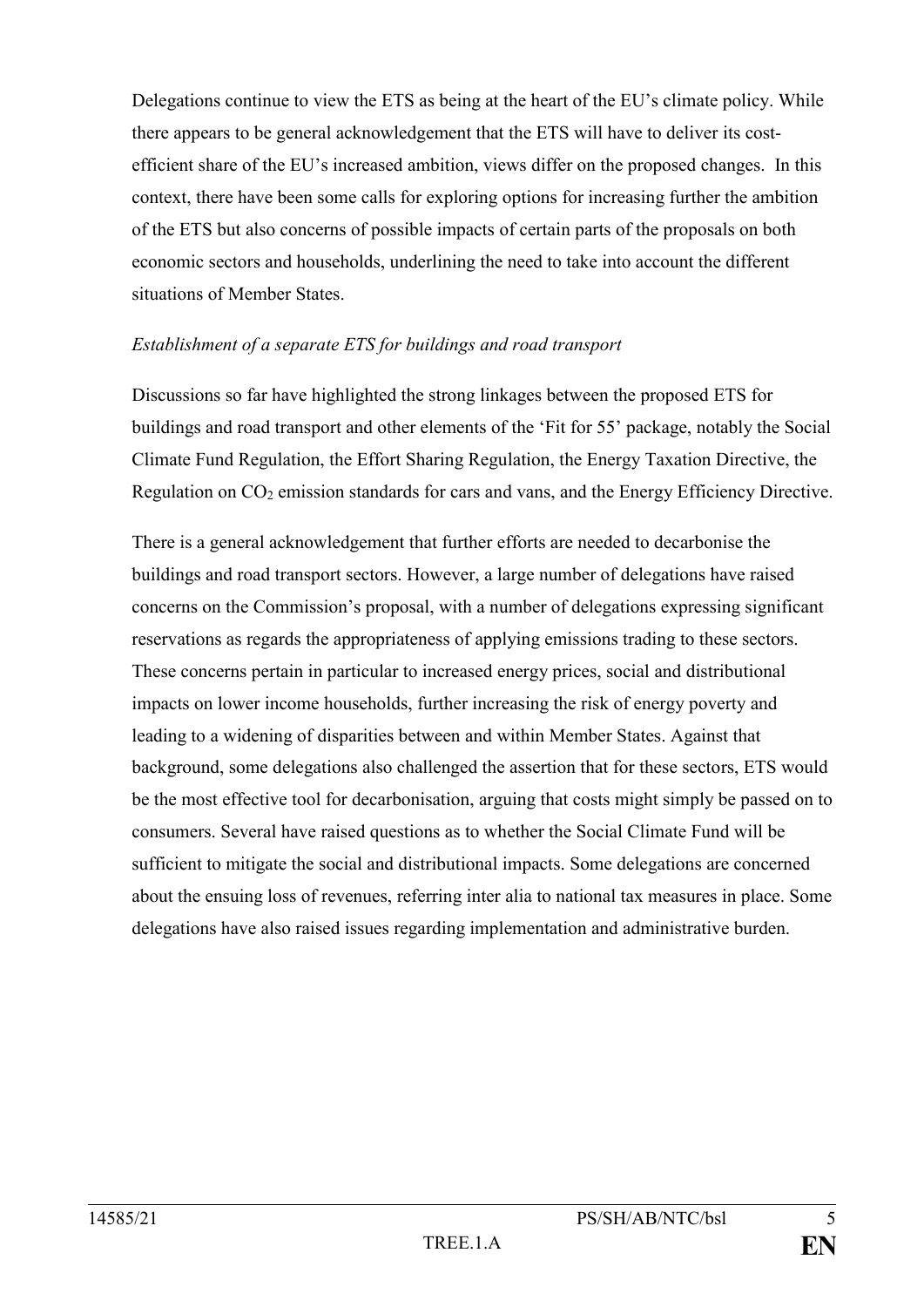Conversely, a number of delegations have welcomed the proposed introduction of emissions trading for buildings and road transport, stressing its higher potential to decarbonise these sectors in a cost-efficient manner, while supporting Member States meeting their increased national targets under the Effort Sharing Regulation. These delegations acknowledge the need for mitigating measures against social and distributional impacts, with some pointing out that alternative measures will also have similar impacts but that carbon pricing also generates revenues that may be used for such measures. Some have doubts about the Social Climate Fund.

Concerning the proposed scope of fossil fuels covered by the separate ETS, some delegations have been open to a larger scope covering all fossil fuels. On the other hand, others have enquired about a more limited scope of the sectors, e.g. excluding the buildings residential sector.

Given the novelty of the proposed emissions trading for buildings and road transport, initial discussions have to a large extent focused on obtaining detailed clarifications on both impacts of the proposal by sector and per Member State, including auction shares and revenues per Member State, and on various design elements. In relation to the provisions of the separate ETS aimed at ensuring a smooth start of the system, delegations have welcomed their aim with some requesting clarifications in particular on the calculation and breakdown of data with regard to the proposed cap, including emissions share per Member State and per sector, and the proposed 30% frontloading of allowances for auctioning in 2026. While still studying the proposals, some delegations considered that an even smoother start would be more appropriate and wondered whether the frontloading of allowances might lead to problems at a later stage.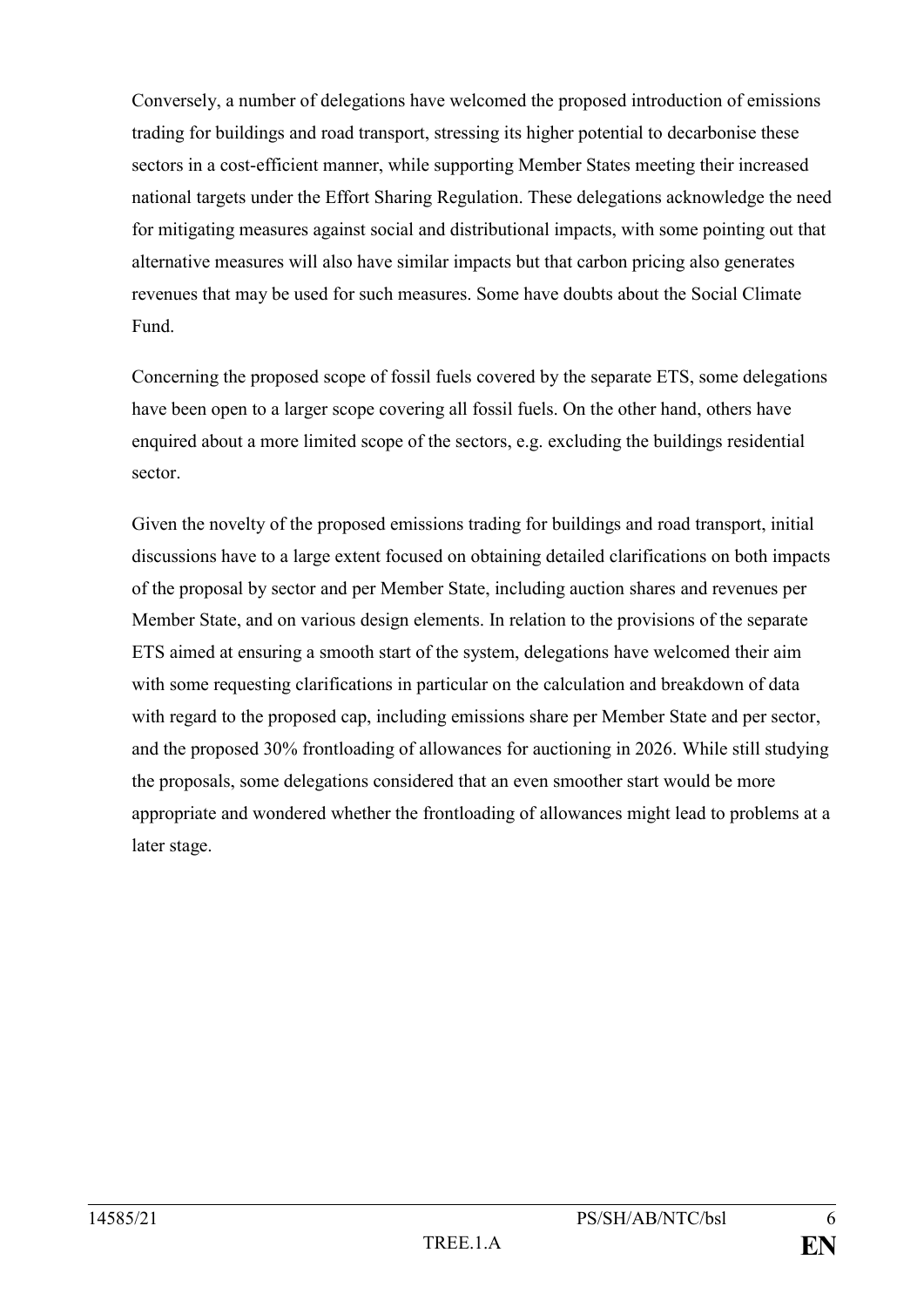With regard to the separate Market Stability Reserve (MSR), various clarifications have been sought by delegations on the rationale behind the proposed parameters and functioning, inter alia on initial size and the thresholds for placing or releasing of allowances in the reserve. As concerns the proposed price increase-based mechanism to counter the risk of excessive price fluctuation, some delegations have raised concerns about its effectiveness, with some requesting clarifications as regards any possible impact of the carbon price under the existing ETS on the carbon price under the proposed emissions trading for buildings and road transport.

#### *Strengthening of the existing ETS and its ambition*

Delegations consider the proposals on rebasing of the cap and increasing the linear reduction factor as key elements in strengthening the ambition of the ETS. These have been welcomed by a number of delegations with some in favour of exploring how ambition could be increased further. With regard to the rebasing of the cap, there have been a number of questions as to its calculation, projected value in numbers and its impact, with some concerned that it may lead to a steep carbon price increase in the year when it is introduced (also to be seen in light of the MSR proposals). Initial comments on the addition of 79 million allowances for the maritime sector in the cap have mostly focused on clarifying calculation and methodology. A few question marks have been raised on the impact of the increased linear reduction factor.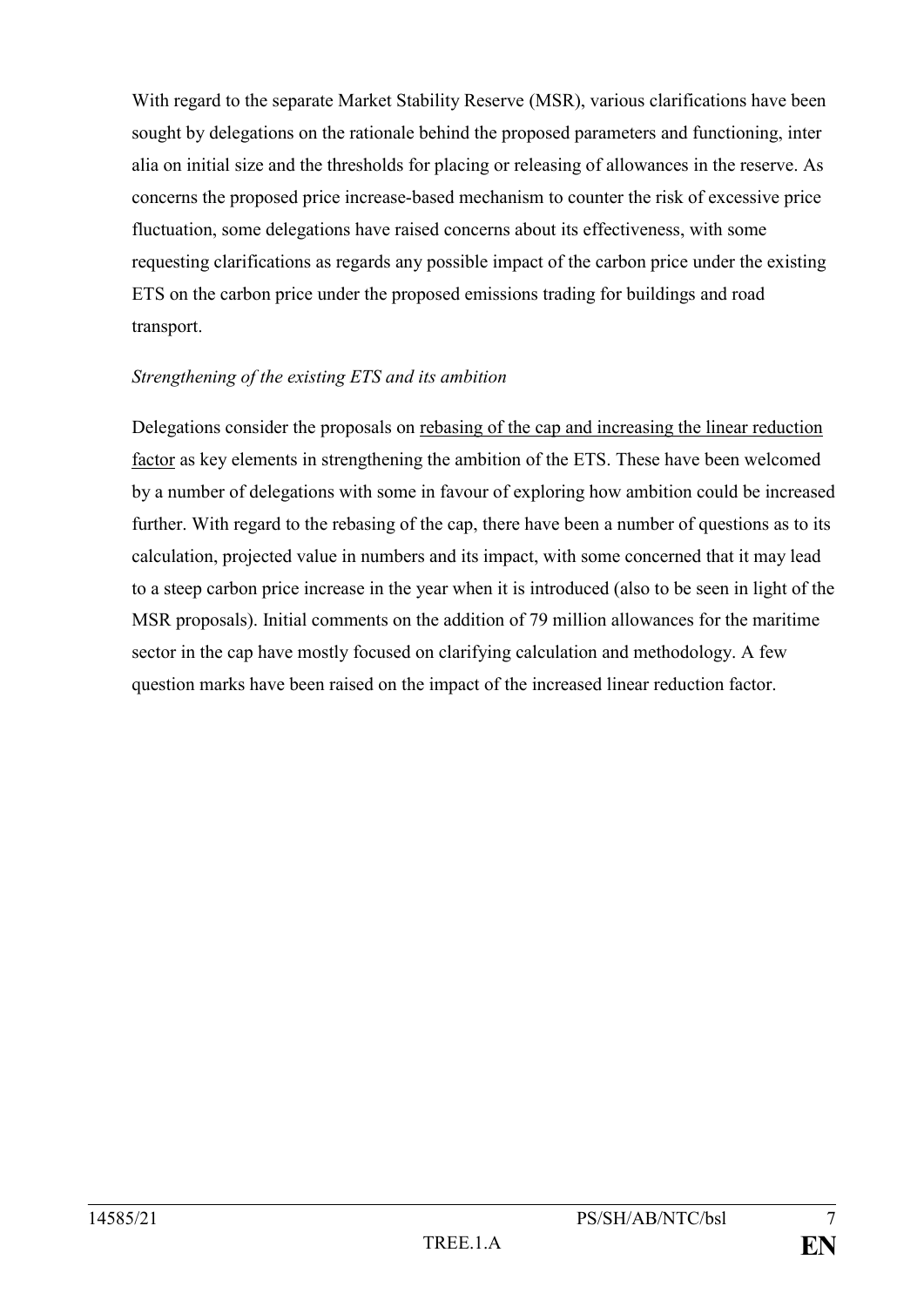As concerns the provisions on carbon leakage/free allocation, delegations have focused on obtaining a very detailed understanding of the implications of the proposed changes. Delegations have welcomed the aim of avoiding the triggering of the cross-sectorial correction factor and, in that regard, several explicitly supported the approach of a more targeted free allocation. Nevertheless, some questions and concerns have been raised on the proposed changes. Notably, the proposal to condition full free allocation to installations on implementing the recommendations in the energy audit provided for in the Energy Efficiency Directive (EED) has given rise to issues for a number of delegations, with some expressing strong reservations thereto. Some have argued that it would lead to a different and unfair treatment of installations under the system, inter alia stating that the purpose of free allocation is not to implement the recommendations in the energy audit under the EED. Some delegations have acknowledged the objective of the proposal but have raised issues related to the possible administrative burden related to its implementation. The increase in the benchmark maximum update rate for free allocation has been questioned by some delegations, concerned about the impact on their industry. Further, issues have been raised on e.g. the scope of free allocation related to maintaining for five years under the ETS certain installations that would otherwise fall out of scope after having implemented measures reducing their energy consumption and emissions.

Particular attention has been given to the proposed phase-out of free allocation in the ETS for sectors covered by the Carbon Border Adjustment Mechanism (CBAM) aimed at ensuring WTO compatibility of EU measures against carbon leakage. Initial comments have ranged from suggesting to explore a swifter phase-out (allowing a swifter phase-in of CBAM) to requesting a cautious approach, some indicating that the decision on phasing-out should only be taken in a review following the pilot phase of the CBAM. Delegations have inter alia sought clarifications on issues related to the equivalence between the treatment of products produced by installations under the ETS and imported products, underlining the need to ensure that the CBAM mechanism will provide the same protection from carbon leakage as free allocation. Many questions have been posed on the impact of the phase-out on EU producers' competiveness on export markets.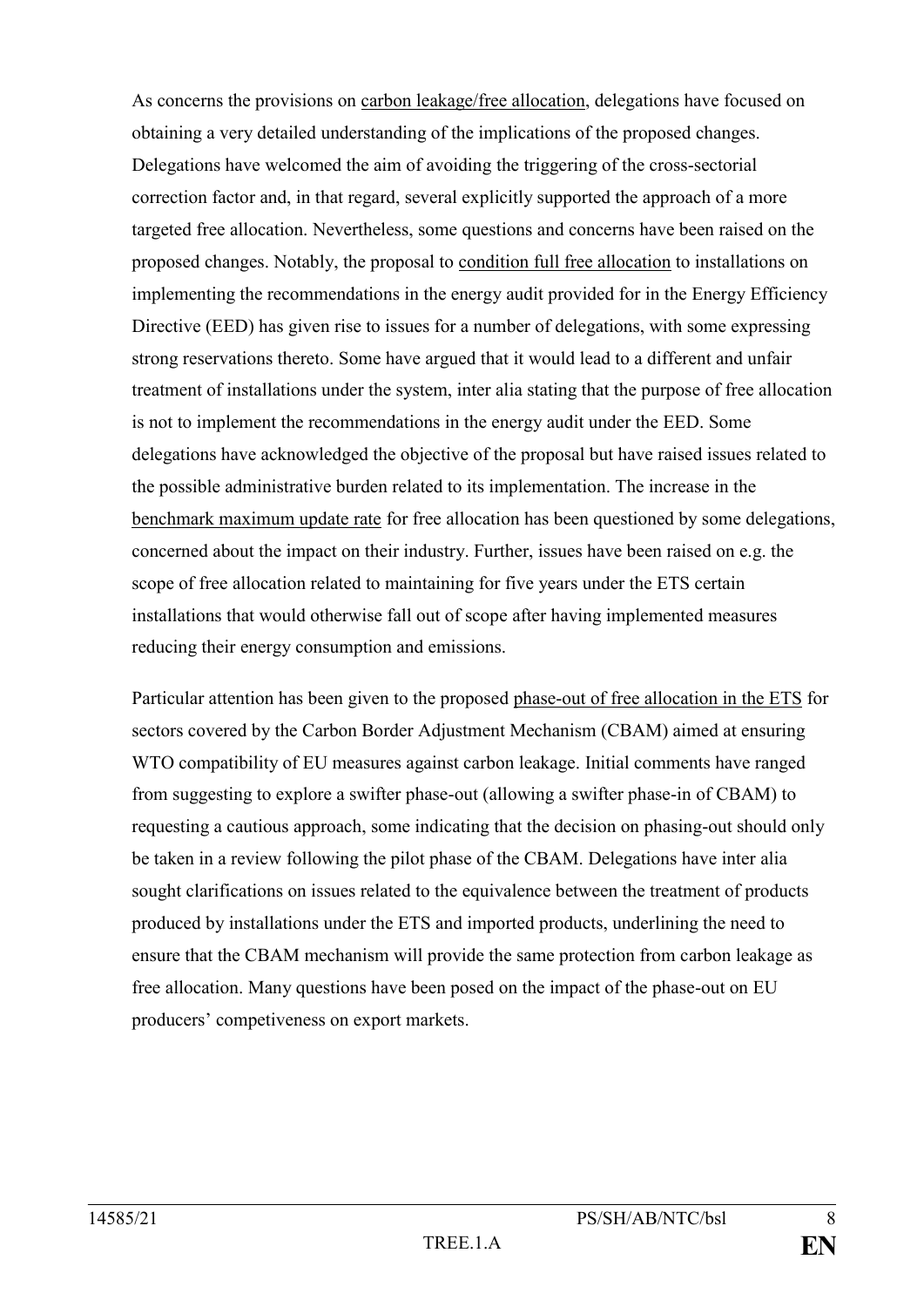As regards the maritime and aviation sectors, emphasis has been on fully assessing the proposals, notably in terms of their contribution to emissions reductions, their impacts on the sectors and competitiveness, while looking at the international context and national circumstances (e.g. connectivity issues). With regard to interlinkages with other files, some delegations have called for an assessment of the cumulative impacts of the proposals on ETS, ReFuelEU Aviation, FuelEU Maritime, and on energy taxation.

Delegations generally recognise the need for maritime transport to contribute to reducing greenhouse gas emissions. In general, there has been support for the inclusion of the maritime transport in the ETS while at the same time the importance of safeguarding the competiveness of the EU shipping industry and taking into account specific national and geographical circumstances has been underlined. Nevertheless, for some, the inclusion and decarbonisation of the maritime sector pose particular challenges and risks. A number of delegations have requested to look closely at the modalities for inclusion (e.g. phase-in of the system, distribution of auction rights, and the entity responsible for surrendering allowances) while ensuring adequate support to research and innovation and dedicating auction revenues to the greening of the sector.

Concerning the proposed scope and ambition level of the ETS extension to maritime transport, delegations have requested clarifications on the proposed 50% coverage of extra-EU voyages and some wished to explore increasing ambition (e.g. non  $CO<sub>2</sub>$  emissions and inclusion of ships under 5000 tonnes).

A number of delegations also expressed doubts whether the proposed measures to counter the attempts by market actors to reduce their exposure to carbon pricing, notably by favouring non-EU ports close to Member States or shifting to other modes of transport ("carbon evasion"), are sufficient and called for further measures. In that context, many delegations have underlined the need to ensure a level playing field for the EU shipping industry.

Some delegations have inquired whether the review clause allowed for the possibility of fully aligning with a future market-based measure agreed within the International Maritime Organization, insisting on the need to react to any relevant developments in that regard.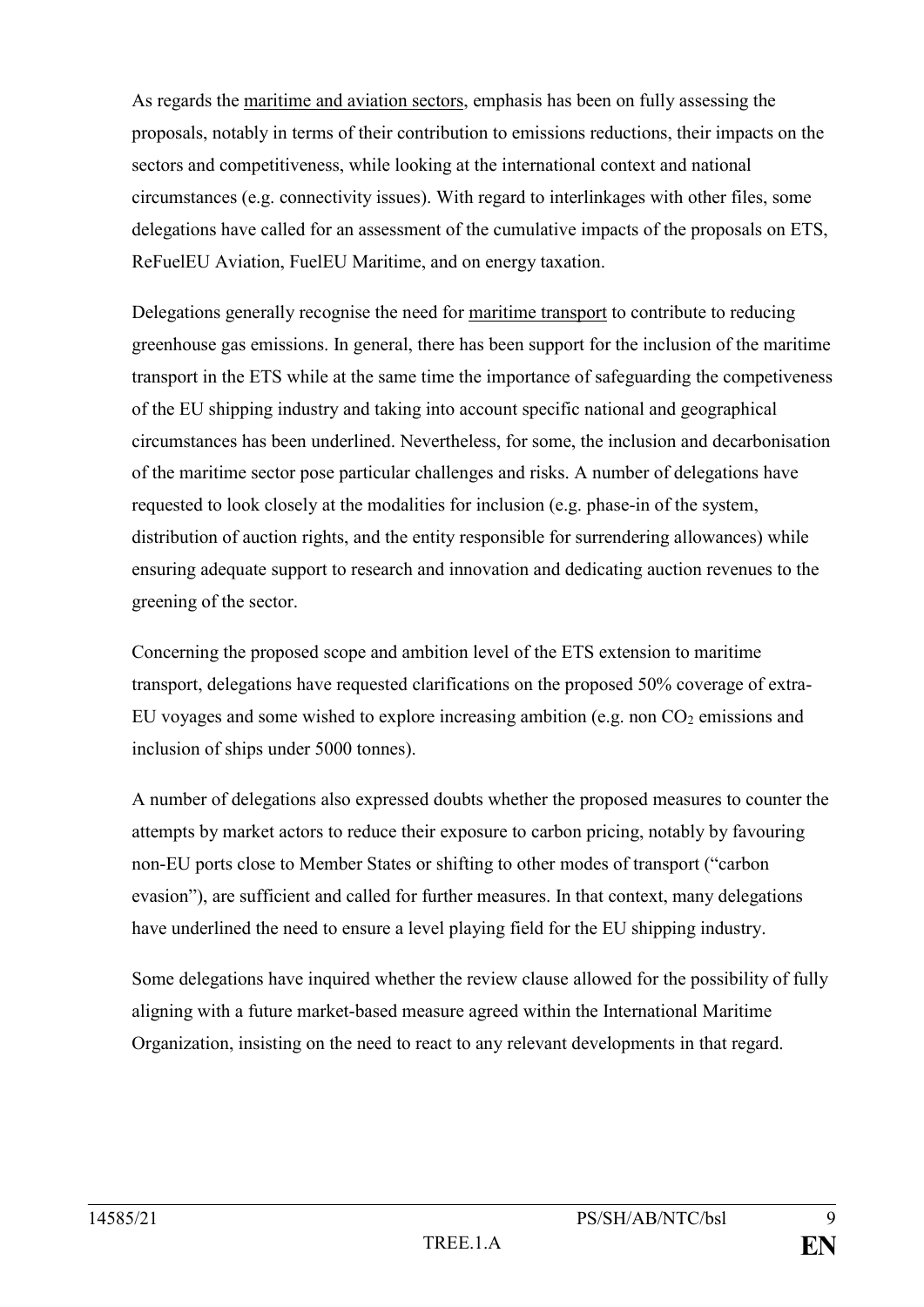Some delegations have requested further information on the proposed provisions regarding the regulated entity, the administrative authority, as well as enforcement and penalties, and in particular whether the latter are proportionate and aligned with international procedures. In addition, issues have been raised on the impact on maritime transport prices and the potential increase in administrative burden for companies and authorities.

As regards the "ETS aviation" proposal, the initial examination has focused on rather detailed and technical questions to clarify various provisions of the proposal and its impact, including on competitiveness and consumers. The aim of further decarbonising the sector while ensuring a fair level playing field for European airlines in a global market, is generally supported. Specifically, on the two main features of the proposal, namely a gradual phase-out of free allocation for aviation and the implementation of CORSIA:

- General acknowledgement that free allocation should be phased out, however, with some favouring a slower phase-out, also in light of COVID-19, and calling for adequate support to the sector. Several other delegations supported the proposal for the transition to full auctioning, or prefer a swifter or even immediate phase-out.
- On the proposal to apply CORSIA as appropriate through the ETS Directive, a few queries have been made on the option chosen as regards scope (i.e. applying CORSIA for extra-EEA flights and continued application of the ETS on intra-EEA flights and departing flights to the UK and Switzerland). Comments have focused on seeking clarifications on the modalities for implementation, in particular on the coherence with the ambition of the Paris Agreement and alignment with CORSIA. Questions have centred inter alia on quality of credits and terminology related to credits, countries covered and baseline.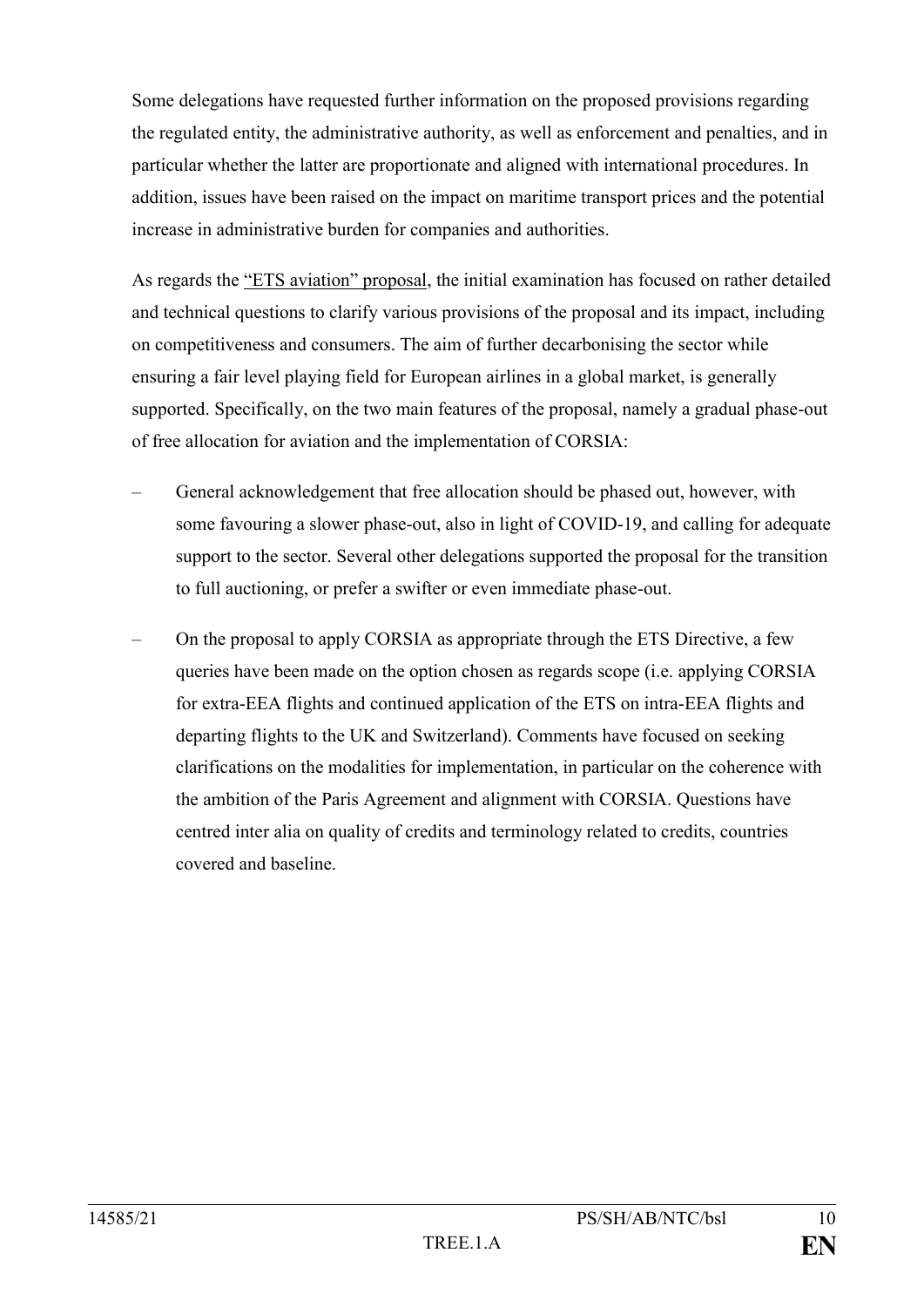Initial comments on the proposals on the Market Stability Reserve (MSR) have concentrated inter alia on the impact of the proposals on carbon pricing. Comments have on the one hand centred on ensuring a strong price signal to underpin an ambitious ETS, and, on the other hand, on mitigating against price shocks, in particular sharp price increases, with some also querying the cumulative impacts of the rebasing of the cap and the changes to the MSR in the year of rebasing. To this end, some questions have also been posed as to the proposed changes to the design parameters, including the threshold level for triggering MSR intervention and why in that regard the thresholds are not being reduced. Others have asked whether other criteria, notably carbon price levels, for triggering intervention would be more appropriate. One delegation suggested that the MSR should be seen as an instrument to address imbalances between the revenues and the costs paid by the ETS installations in Member States that are beneficiaries of the Modernisation Fund.

On the separate proposal for a MSR decision continuing the double intake rate of 24% until 2030, several delegations have explicitly expressed their support for the proposal, recalling the need to continue to remove the historical surplus, while some delegations have indicated that they have significant concerns on its impact.

Against the background of the recent spike in energy prices, a number of delegations have underlined the need to, as a priority, strengthen Article 29a on "Measures in the event of excessive price fluctuations" (not part of the Commission's proposal) to make it more reactive. Some have also called for addressing possible speculation in the ETS market. Others have cautioned against measures that could weaken or even undermine the functioning of the ETS. A number of delegations consider that the discussion on the increase in energy prices should not take place in the framework of the 'Fit for 55' package.

With regard to the ETS financial provisions, discussions have mainly focused on the size, sourcing, scope and distribution of the Modernisation Fund and the Innovation Fund, as well as the provisions on earmarking.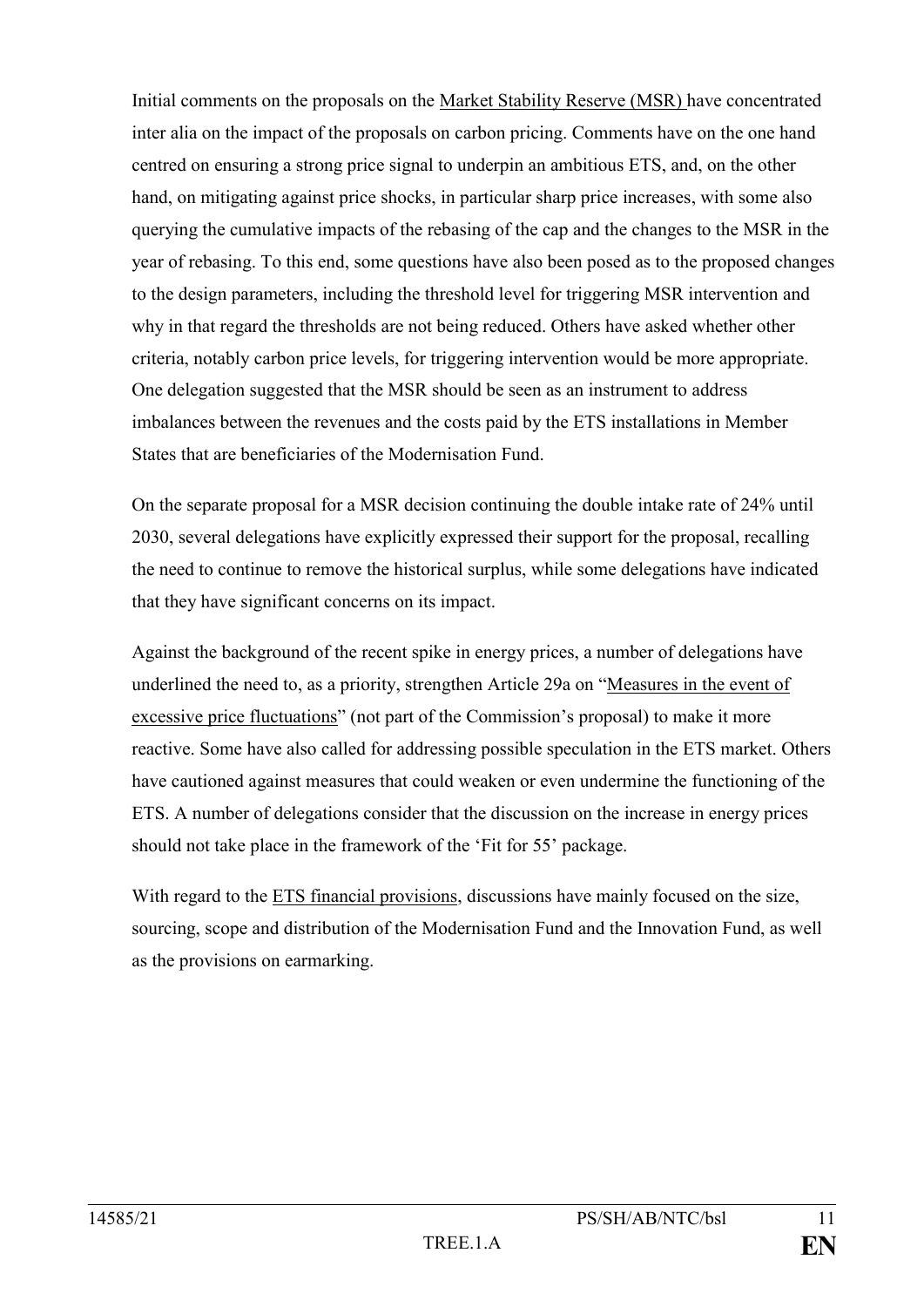Several delegations have welcomed the proposed increase of the Modernisation Fund with some suggesting a further increase, while others have been calling for an assessment of the use of the funding, including the expected effects of such increase on climate mitigation. The proposed exclusion of the support to investments related to any fossil fuels (not only solid fossil fuels) from funding under the Modernisation Fund is explicitly supported by several delegations, while a number of delegations have expressed strong reservations, with some recalling the reference in the European Council conclusions of December 2020, on the role of transitional technologies such as gas.

The increase of the Innovation Fund has been welcomed by several, whereas others have questioned it. Some have raised concerns on the sourcing of the Innovation Fund, in particular from allowances from the separate ETS on buildings and road transport, and allowances resulting from the reduction in free allocation to sectors included in the CBAM.

In general, delegations welcome the clarification that all sectors under the ETS can benefit from the Innovation Fund, as well as the extension of the scope to allow it to provide support to projects through competitive tendering mechanisms such as Carbon contracts for difference. Some considered that in particular the maritime transport sector as a new sector under the ETS needs to benefit from adequate funding, for example through earmarking. A suggestion for setting up a specific fund for supporting the green transition of the maritime sector has also been made. Some have called for more geographical balance in the distribution of projects under the Innovation Fund.

Several delegations have sought clarifications on the compulsory earmarking of all auction revenues for climate and energy-related purposes, highlighting issues of compatibility with national budgetary principles. Many have underlined that the financial provisions have to be assessed in light of the upcoming Commission proposal on the Own Resources Decision and its implications on Member States' share of auction revenues. Similar remarks have also been made for the revenues expected from the proposed separate ETS for buildings and road transport, including their earmarking.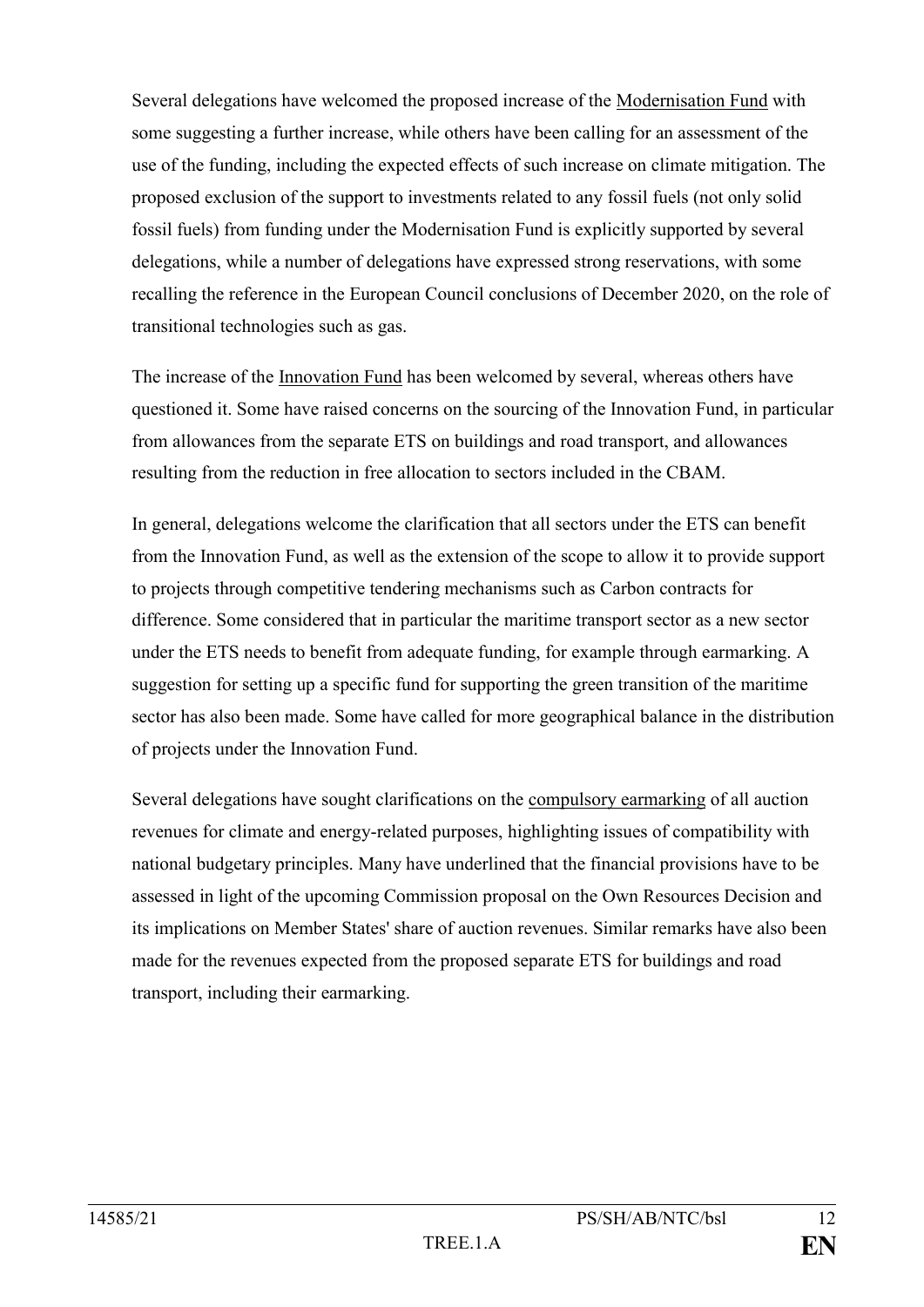As regards other issues, it is noted that installations using biomass are a particular priority for some delegations. In that context, a few delegations have expressed concerns that the proposed lower threshold value of 95% for zero-rated biomass combustion will create incentives for these installations to use fossil fuels.

# ii) Effort Sharing Regulation (ESR)**<sup>3</sup>**

8. The main aim of the Commission proposal is to increase the contribution of the ESR to the EU's overall climate ambition for 2030 by setting a new EU-level target for greenhouse gas emission reductions in the sectors covered by the ESR of 40% (from the current 29%), compared to 2005, and to update the Member States' national targets accordingly.

The European Parliament has appointed Ms Jessica Polfjärd (EPP, SE) as Rapporteur for the Committee on the Environment, Public Health and Food Safety (ENVI). Work on the file is at an early stage and according to available information, no final timetable has been communicated.

The European Economic and Social Committee and the Committee of the Regions have been consulted on the proposals but have yet to deliver their opinions.

During the Slovenian Presidency, the Working Party on the Environment has examined the proposal and its impact assessment at three meetings, which have enabled the completion of a preliminary first reading of the proposal. While there is general overall support for the increased overall ambition of the proposal, most delegations are still studying the proposal in more detail and therefore their views or positions are preliminary at this stage. The discussions have thus focused on clarifying the new elements of the proposal compared to the existing ESR. During the meetings held so far, the Commission has tried to provide clarifications and answers to the questions asked by delegations which relate in particular to the proposed targets, flexibilities and additional reserve, including in relation to other 'Fit for 55' proposals.

1

**<sup>3</sup>** Proposal for a Regulation amending Regulation (EU) 2018/842 on binding annual greenhouse gas emission reductions by Member States from 2021 to 2030 contributing to climate action to meet commitments under the Paris Agreement (doc.  $10867/21 + ADD 1-4$ )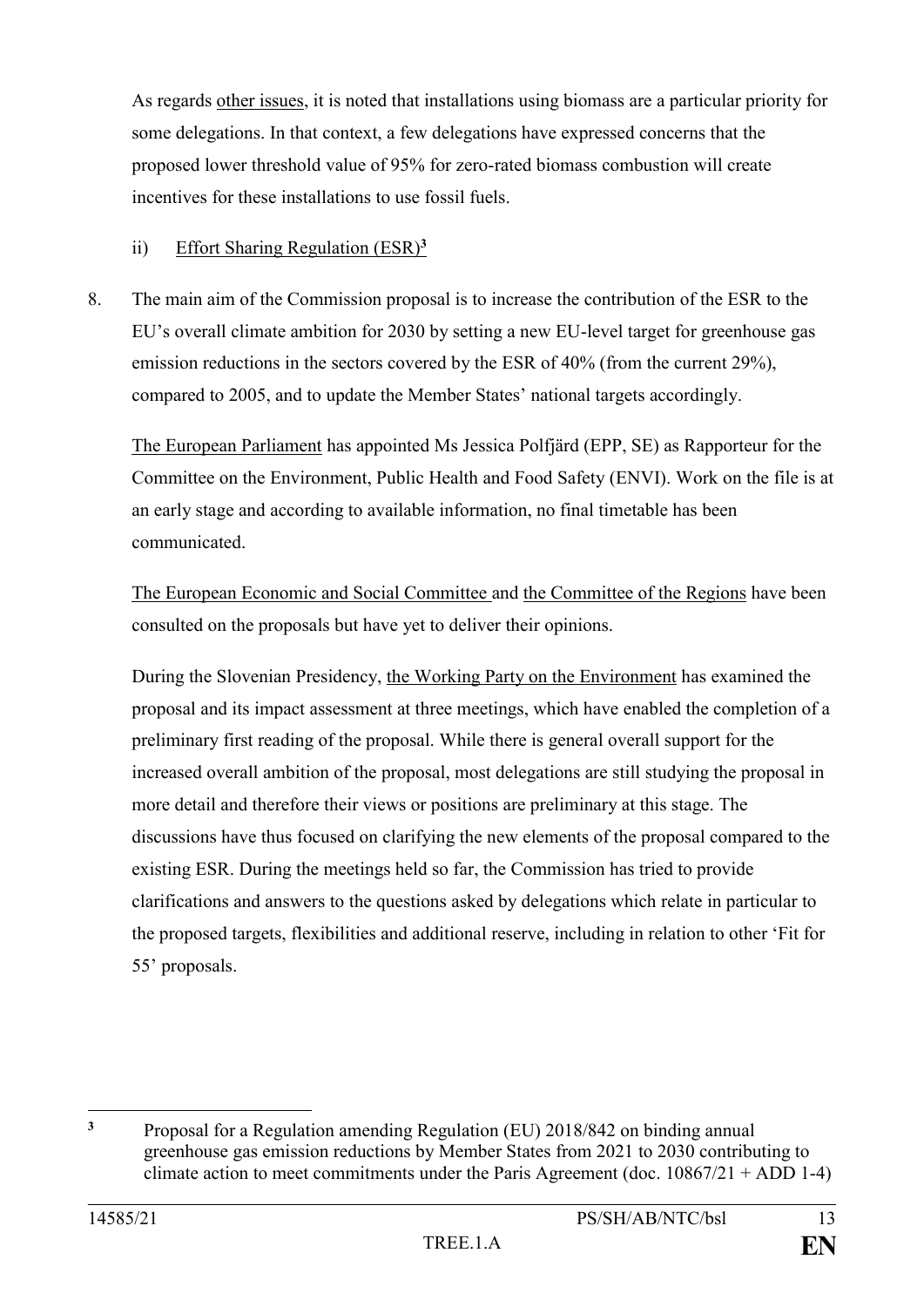The proposal maintains the current scope of the ESR, which includes road transport and buildings. Delegations in principle welcome the fact that the scope has not been changed but have called for additional information on the interaction between the ESR and the proposed new emissions trading for buildings and road transport. According to the Commission, the simultaneous extension of emission trading to these two sectors under the proposed revision of the ETS Directive will support Member States in meeting their ESR targets instead of substituting them.

The approach used to update the proposed national targets of Member States continues to be based on GDP per capita with limited corrections to take account of cost-efficiency concerns. While some delegations welcome that GDP per capita remains the basis for the calculation, some others are concerned that the methodology used does not sufficiently reflect the criterion of cost-efficiency or contribute to convergence over time in particular given that the target range of 40 percentage points is unchanged from the existing ESR. Some delegations have indicated that they see their respective new targets as very challenging. At the request of delegations, the Commission has provided some additional information and references to data on the calculation of the national targets.

In addition, some delegations have expressed concerns that the proposed review of emissions data from national inventories, proposed to take place in 2025, and subsequent readjustment of the Member States' annual emission allocations for the years 2026-2030 may lead to uncertainty for the Member States. The readjustment, as part of the technical update of the framework for setting the Member States' annual emission allocations, is proposed for the reason that the impacts of the COVID-19 pandemic and the recovery from it on the EU's economy and level of emissions are unknown and cannot yet be fully quantified. According to the Commission, the readjustment aims at ensuring that the amount of annual emission allocations still allows transfers between Member States and takes into account a possible rebound while avoiding the accumulation of excessive surpluses.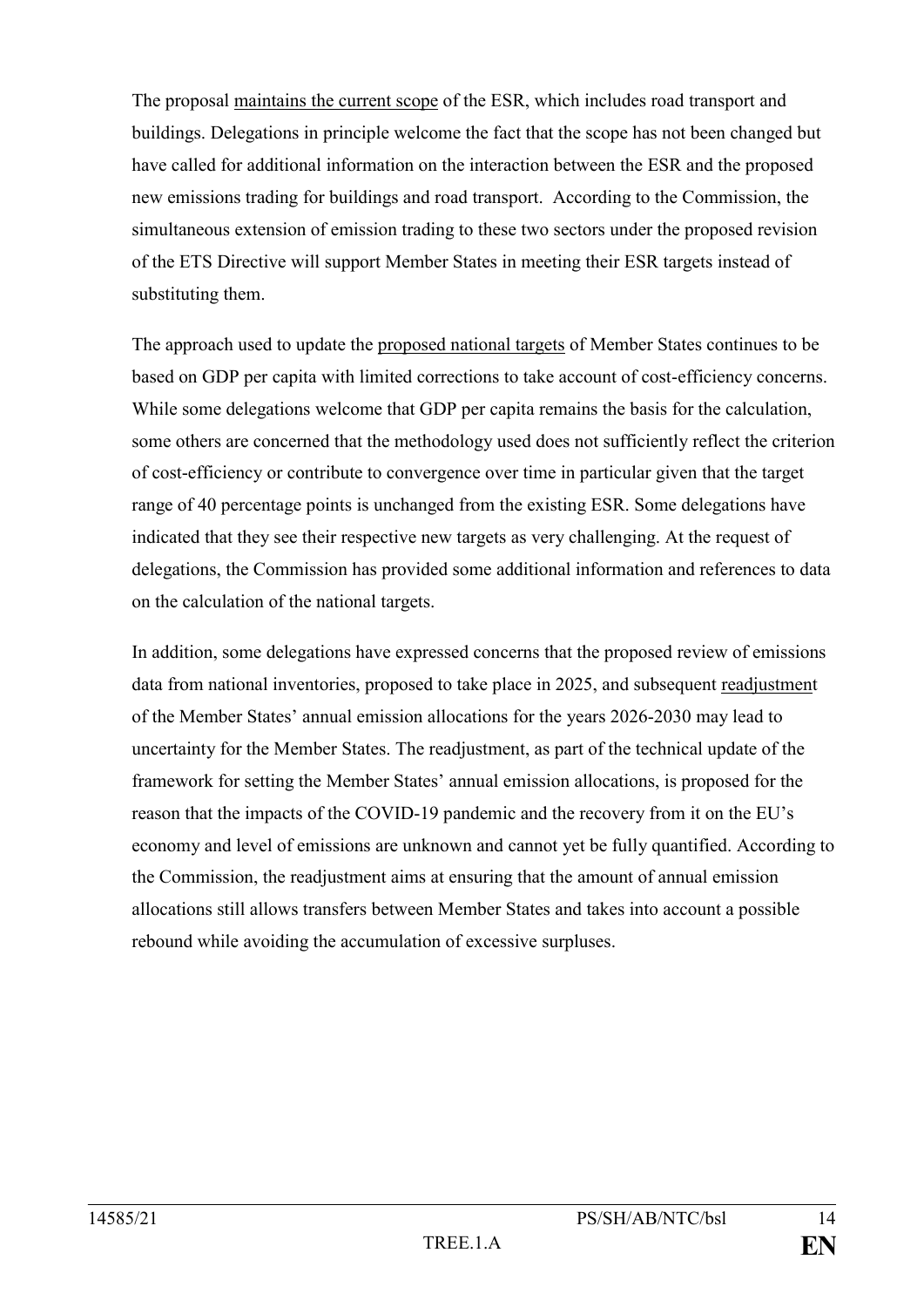When it comes to the flexibilities provided for in the ESR, delegations in general agree that flexibilities will play an important role in terms of helping Member States reach their national targets in a cost-effective manner while respecting environmental integrity. The Commission proposal maintains the general flexibilities (banking and borrowing, trading of annual emission allocations between the Member States) while some changes are proposed to the ETS flexibility (increased access for Malta) and the LULUCF flexibility which allows Member States to use a limited amount of net removals from the LULUCF sector towards their target compliance under the ESR. Concerning the latter, several delegations have requested further clarification of the proposed changes to the LULUCF flexibility and the rationale for splitting the use of the total maximum amount of the flexibility between the two five-year compliance periods without providing any possibility for carryover from the first period (2021-2025) to the second (2026-2030). According to the Commission, this is linked to the change in the accounting methodology proposed in the LULUCF Regulation for the period 2026-2030 as well as to the European Climate Law.

The proposal also contains a new, voluntary reserve that would be composed of any LULUCF credits that remain unused at the end of the second compliance period. Member States could have access to the reserve in order to comply with their ESR 2030 target on condition that the EU has achieved its overall 2030 target taking into account the maximum limit for the contribution of net removals under the European Climate Law. Several delegations have also requested more information about the aim of the new additional reserve, its expected functioning and potential to help Member States comply with their ESR targets, while some regret the lack of predictability for Member States given that they will not know about its availability until the end of the compliance process.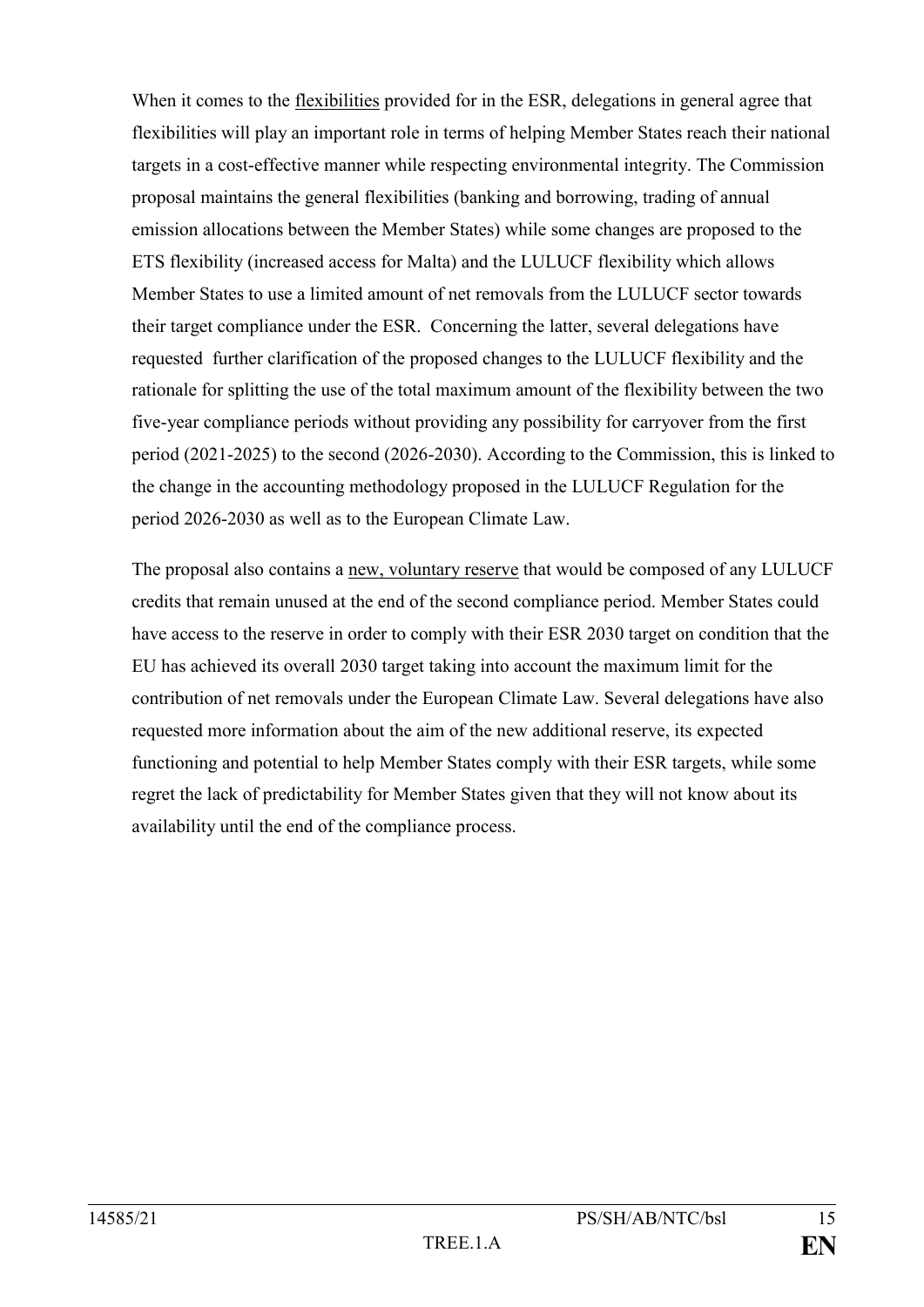In addition to the questions about the concurrent functioning of the flexibilities provided for in the ESR and LULUCF proposals, a few delegations have enquired whether it would not be possible to increase the use of or access to the one-off flexibility between the ETS and ESR to enhance the cost-efficiency of emission reductions.

## iii) Regulation on Land Use, Land Use Change and Forestry (LULUCF)**<sup>4</sup>**

9. The main aim of the Commission proposal is to strengthen the contribution of the LULUCF sector to the EU's increased overall climate ambition for 2030 by setting an EU-level target of 310 million tonnes of CO<sup>2</sup> equivalent in net greenhouse gas removals in the LULUCF sector in 2030.

In the European Parliament, the Committee on the Environment, Public Health and Food Safety (ENVI) is the lead committee, with Mr Ville Niinistö (Greens/EFA, FI) appointed as Rapporteur. Mr Norbert Lins (EPP, DE) has been appointed as Rapporteur for the Committee on Agriculture and Rural Development (AGRI), which is associated committee with shared competence on specific provisions  $(Art. 2(3)$  and  $Art. 4(4))$ . Work on the file is still at an early stage and according to information currently available, no final timetable has been communicated.

The European Economic and Social Committee and the Committee of the Regions have been consulted on the proposals but have yet to deliver their opinions.

1

**<sup>4</sup>** Proposal for a Regulation amending Regulations (EU) 2018/841 as regards the scope, simplifying the compliance rules, setting out the targets of the Member States for 2030 and committing to the collective achievement of climate neutrality by 2035 in the land use, forestry and agriculture sector, and (EU) 2018/1999 as regards improvement in monitoring, reporting, tracking of progress and review (doc.  $10857/21 + ADD 1-4$ ).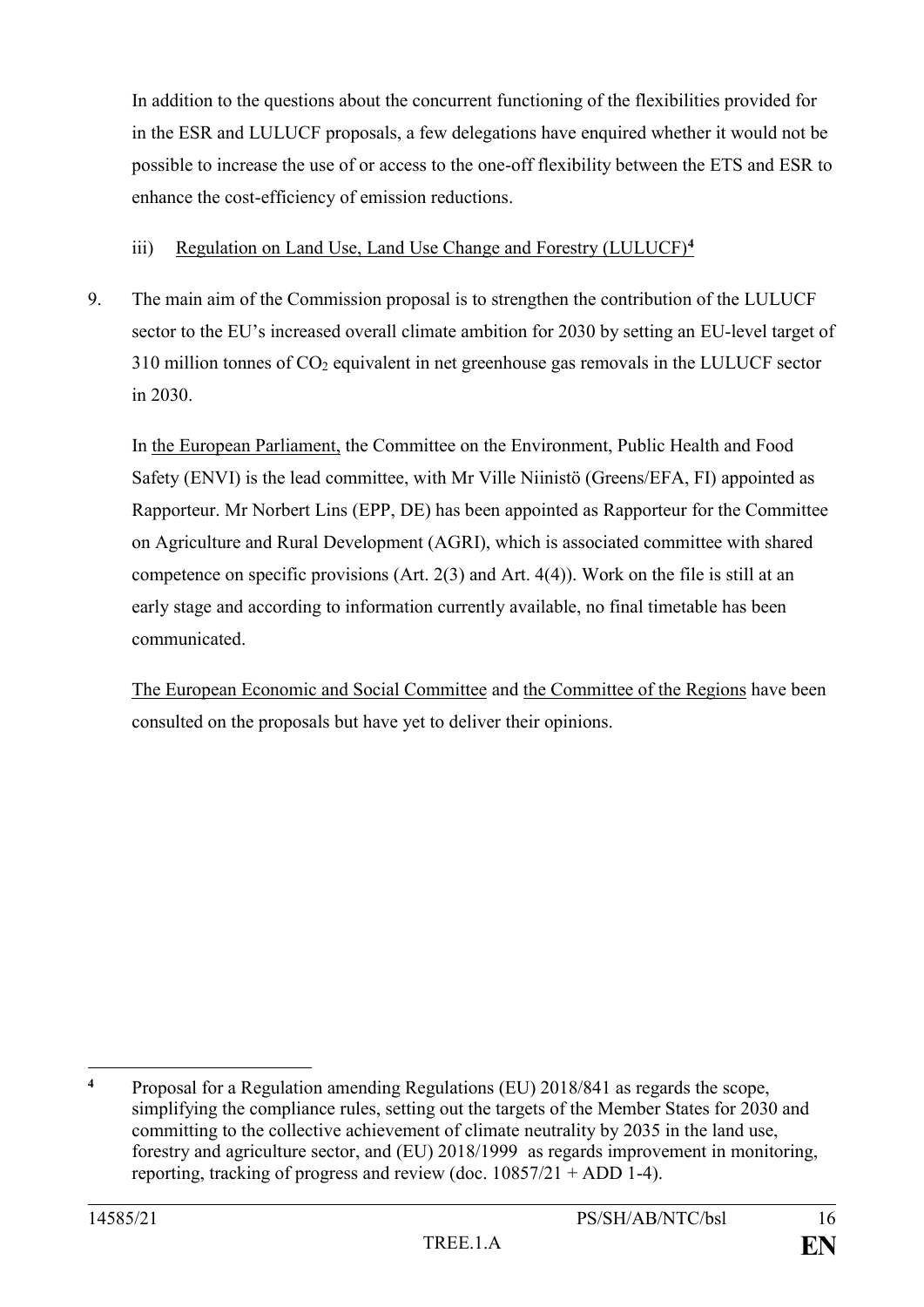During the Slovenian Presidency, the Working Party on the Environment has examined the proposal and its impact assessment at four meetings, which have enabled the completion of a preliminary first reading of the proposal. At this stage, the views expressed by delegations are mostly preliminary and the discussions at technical level on the Commission proposal have mostly focused on the clarification of the proposed amendments to the existing Regulation, in particular in the context of the significant changes to the overall regime from 2026 onwards. Most of the questions and concerns expressed so far relate to the national targets for 2030, the envisaged post-2030 framework, the flexibilities designed to help Member States comply with their targets (including the interaction with flexibilities and the additional reserve proposed in the ESR), the compliance and penalty mechanism as well as the monitoring and reporting requirements.

From 2021 to 2025, the proposal maintains the current 'no-debit' rule, which means that Member States have to ensure that the sum of total emissions does not exceed the sum of total removals generated by the sector after the application of the relevant accounting rules and the flexibility with the ESR sector. For the period 2026-2030, the proposal sets out an EU-level target of 310 million tonnes of  $CO<sub>2</sub>$  equivalent of net removals in the LULUCF sector by 2030. That target is distributed between Member States as binding national targets based on the current mitigation performance of their LULUCF sector and their share of managed land area in the EU. In 2025, the Commission proposes to adopt an implementing act determining annual targets for each Member State, based on a linear trajectory. From 2031 onwards, the Commission proposes to merge agriculture non-CO<sub>2</sub> sector emissions with the removals and emissions under the LULUCF Regulation scope to create a new single pillar covering Land Use, Forestry and Agriculture. In addition, the proposal sets out the aim of climate neutrality by 2035 at EU level in the combined sector. Furthermore, the proposal defines a process whereby, by the end of 2025, the Commission will submit a legislative proposal setting out the Member States' contributions to the climate neutrality target in the combined land sector.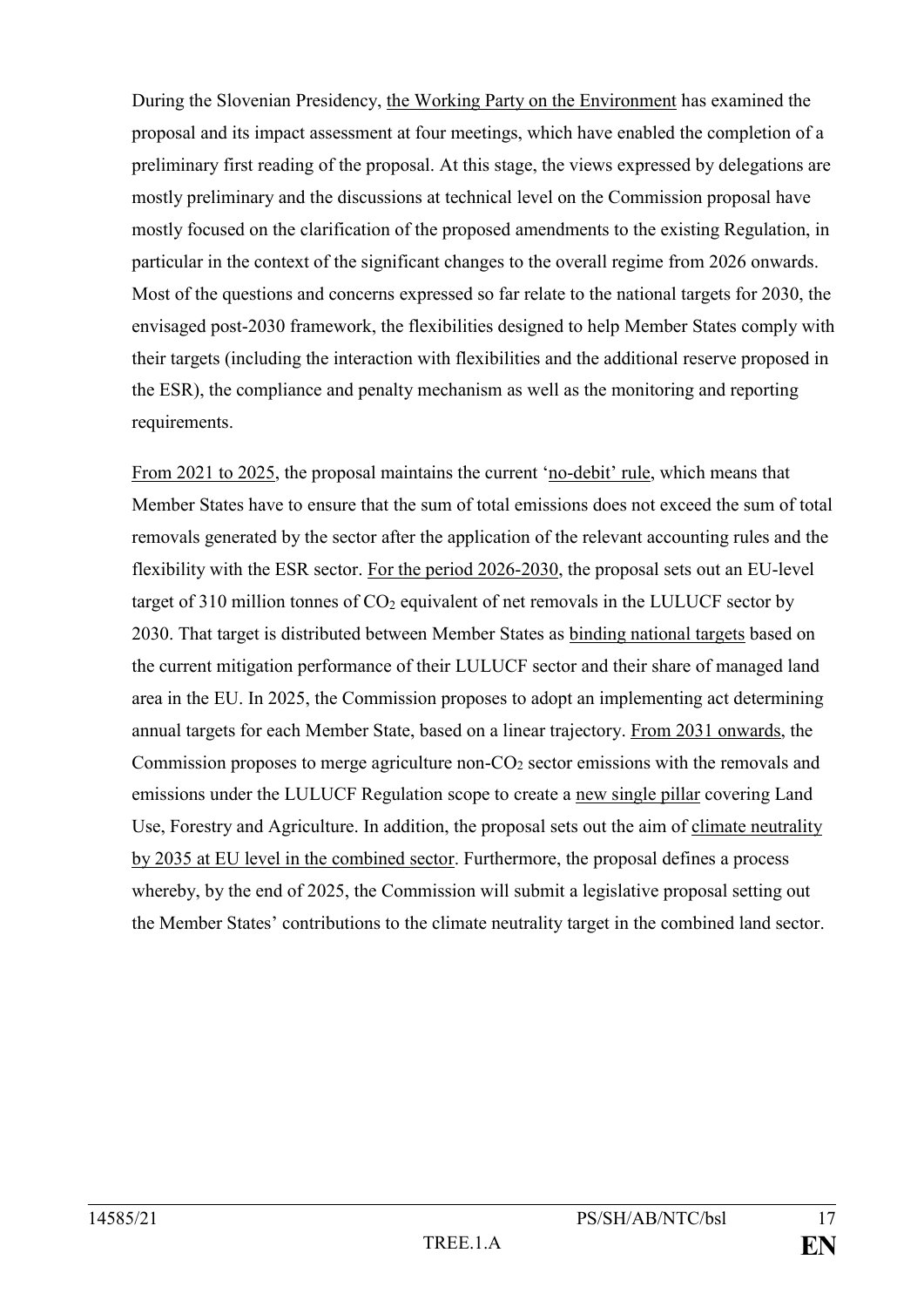Delegations generally acknowledge the important role of the LULUCF sector in the EU's climate policy and its increased overall ambition. However, in their initial views, a number of delegations have raised concerns about the national targets proposed for 2030, including their level of ambition, the criteria used in their calculation, and the proposed new compliance mechanism. Many have questioned how national characteristics such as natural geographical conditions and forest age structure, as well as the need to ensure the long-term enhancement of sinks, were taken into account in the target distribution. A majority of the delegations are concerned that the proposed process for the subsequent setting of annual targets for the years 2026-2029 based on a linear trajectory is not suitable for a sector characterized by large interannual fluctuations and that for this same reason it would not be appropriate to check compliance against a single year. Several delegations have also expressed concerns about the application of the proposed mechanism of technical corrections and asked for more information about the envisaged process and outcomes. At this stage, there are still numerous questions about the envisaged post-2030 framework, which some delegations consider may be premature to include in this proposal.

Discussions on the flexibilities have thus far focused on clarification of their technical aspects and the changes to the existing flexibilities after 2025, as well as on gaining a better understanding of the links between the flexibilities in the ESR and LULUCF proposals, including in the context of the European Climate Law. From 2026, the banking of the surplus removals from the period 2021-2025 to the period 2026-2030 will no longer be possible. Member States can, however, continue to trade their surpluses. The existing land use flexibility will be made more comprehensive in the second period by enlarging the scope from Managed Forest Land to all land reporting categories. The total possible quantity of the flexibility will be divided in two and its use will be subject to compliance at EU level with the targets for both periods. In the second period, the land-use flexibility is intended to function as a single flexibility instrument and can be used to level out fluctuation between years. Furthermore, an additional mechanism could be used under certain conditions to help Member States faced with natural disturbances in both of the periods.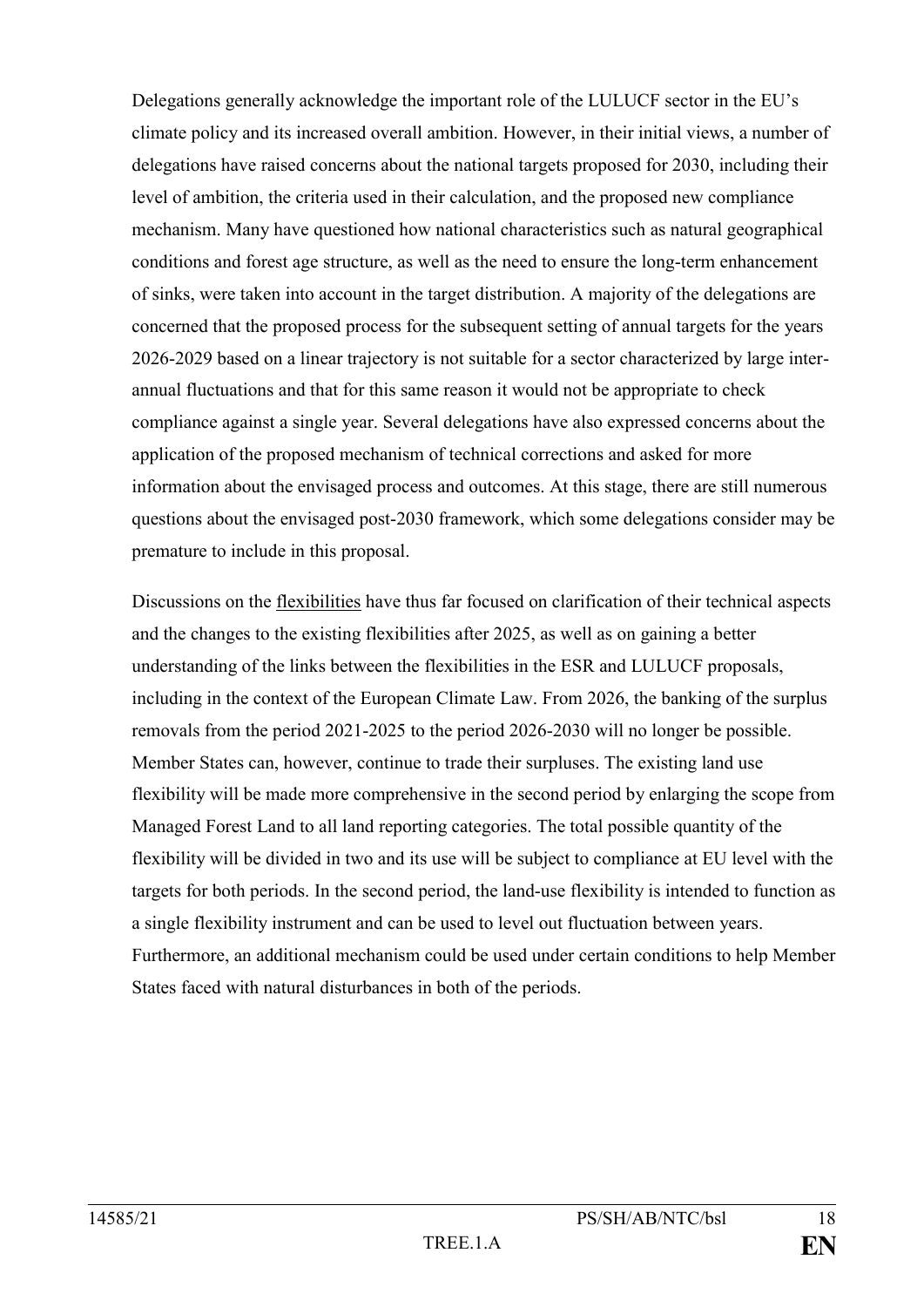In general, delegations recognise that flexibilities, in particular for natural disturbance events, will be very important to facilitate the Member States' compliance with the increased ambition after 2025. However, they have expressed concerns about whether the proposed flexibilities will be adequate in this respect, in particular where the availability of the flexibility is conditional on the achievement of the overall EU target. Questions have been raised about the discontinuation of the possibility for Member States to bank surplus LULUCF removals from the 'no-debit' period of 2021-2025 for use in the period 2026-2030, as well as about the fact that the proposal does not allow banking of surplus removals within the second compliance period in the context of the annual targets.

The proposal includes amendments to the Energy Union Governance Regulation (EU) 2018/1999**<sup>5</sup>** , which contains the rules for monitoring and reporting of greenhouse gas emissions and removals and for tracking the Member States' progress towards their targets under the LULUCF Regulation. These amendments include measures to increase the accuracy of monitoring and reporting and requirements for monitoring and reporting of emissions and removals using advanced technologies available under Union programmes such as Copernicus, and digital data collected under the Common Agricultural Policy. Helped by the new data made available following the application of the new requirements to the inventory systems, Member States will also be required to provide additional information in their compliance reports relating to the two periods, respectively in 2027 and 2032, including an assessment of synergies and trade-offs between national policies and measures, with a view to moving to more policy-oriented measures instead of only ensuring coherence at the level of accounting.

<u>.</u>

**<sup>5</sup>** Regulation (EU) 2018/1999 of the European Parliament and of the Council of 11 December 2018 on the Governance of the Energy Union and Climate Action, amending Regulations (EC) No 663/2009 and (EC) No 715/2009 of the European Parliament and of the Council, Directives 94/22/EC, 98/70/EC, 2009/31/EC, 2009/73/EC, 2010/31/EU, 2012/27/EU and 2013/30/EU of the European Parliament and of the Council, Council Directives 2009/119/EC and (EU) 2015/652 and repealing Regulation (EU) No 525/2013 of the European Parliament and of the Council (OJ L 328, 21.12.2018, p.1).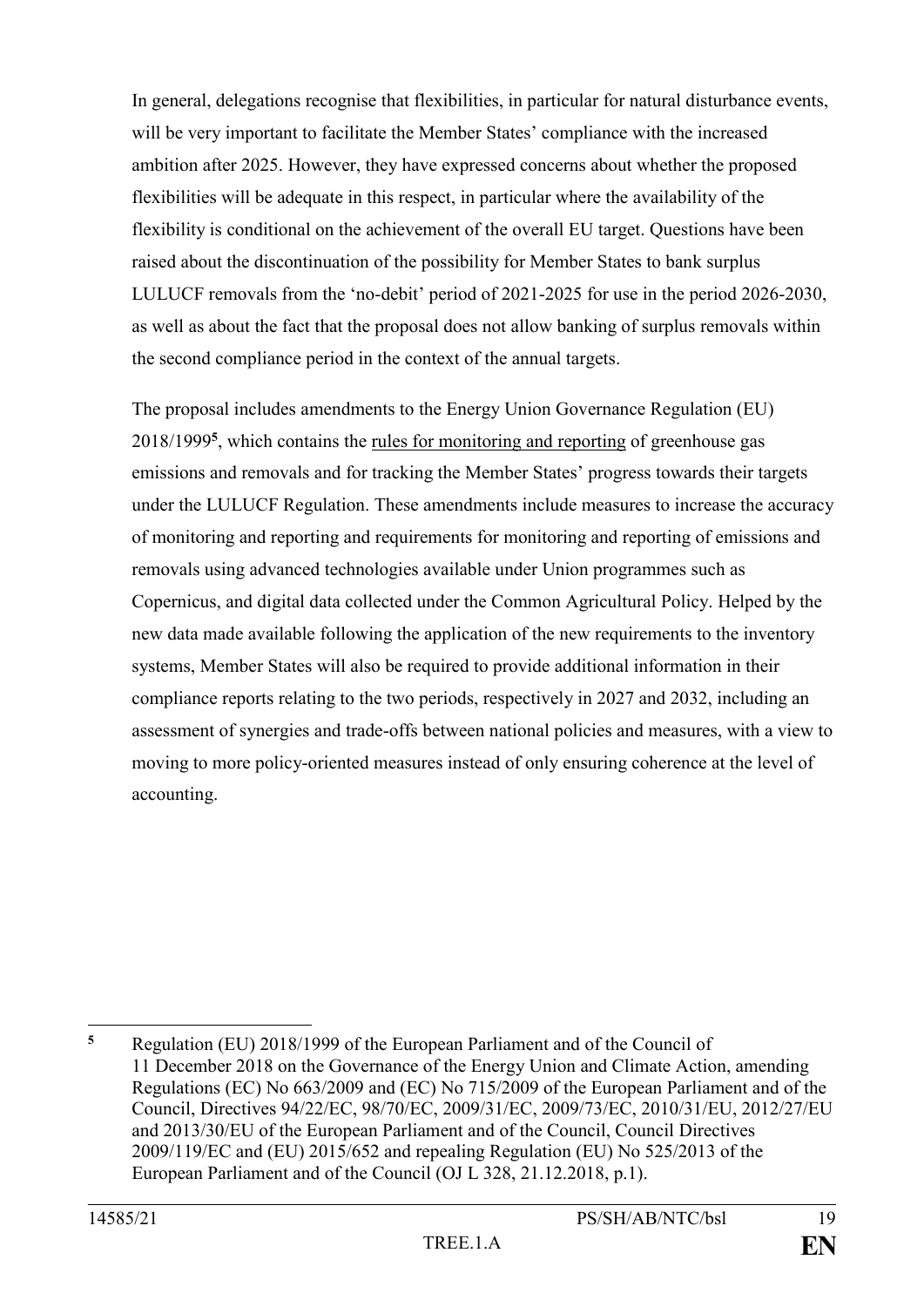Delegations have expressed concerns that the new monitoring and reporting requirements risk to increase significantly the complexity of the greenhouse gas inventory, some indicating that the required information should be limited to that necessary to ensure the monitoring of progress and the review of emissions and removals in the sector. Several delegations are also concerned that the new requirements may lead to additional costs, administrative burden or duplication of work. In general, delegations consider that more discussion at technical level is required to understand better the requirements and their implications.

### iv) Regulation on CO<sub>2</sub> emission standards for cars and vans<sup>6</sup>

10. The proposal aims to contribute to the EU's increased overall ambition by increasing the 2030 CO<sup>2</sup> emissions reductions targets for new cars and vans and by introducing a 100% target for 2035, thereby stimulating innovation and ensuring that the European automotive industry maintains and strengthens its global competiveness. The increased ambition will inter alia support Member States in meeting their binding national targets under the Effort Sharing Regulation.

In the European Parliament, the Committee on Environment, Public Health and Food Safety is in charge of the proposal. Jan Huitema (Renew, NL) has been appointed rapporteur. Work on the file is at an early stage and according to available information, no final timetable has been communicated.

The European Economic and Social Committee and the Committee of the Regions have been consulted on the proposal but have yet to deliver their opinions.

<sup>1</sup> **<sup>6</sup>** Proposal for a Regulation of the European Parliament and of the Council amending Regulation (EU) 2019/631 as regards strengthening the  $CO<sub>2</sub>$  emission performance standards for new passenger cars and new light commercial vehicles in line with the Union's increased climate ambition (doc.  $10906/21 + ADD 1-5$ ).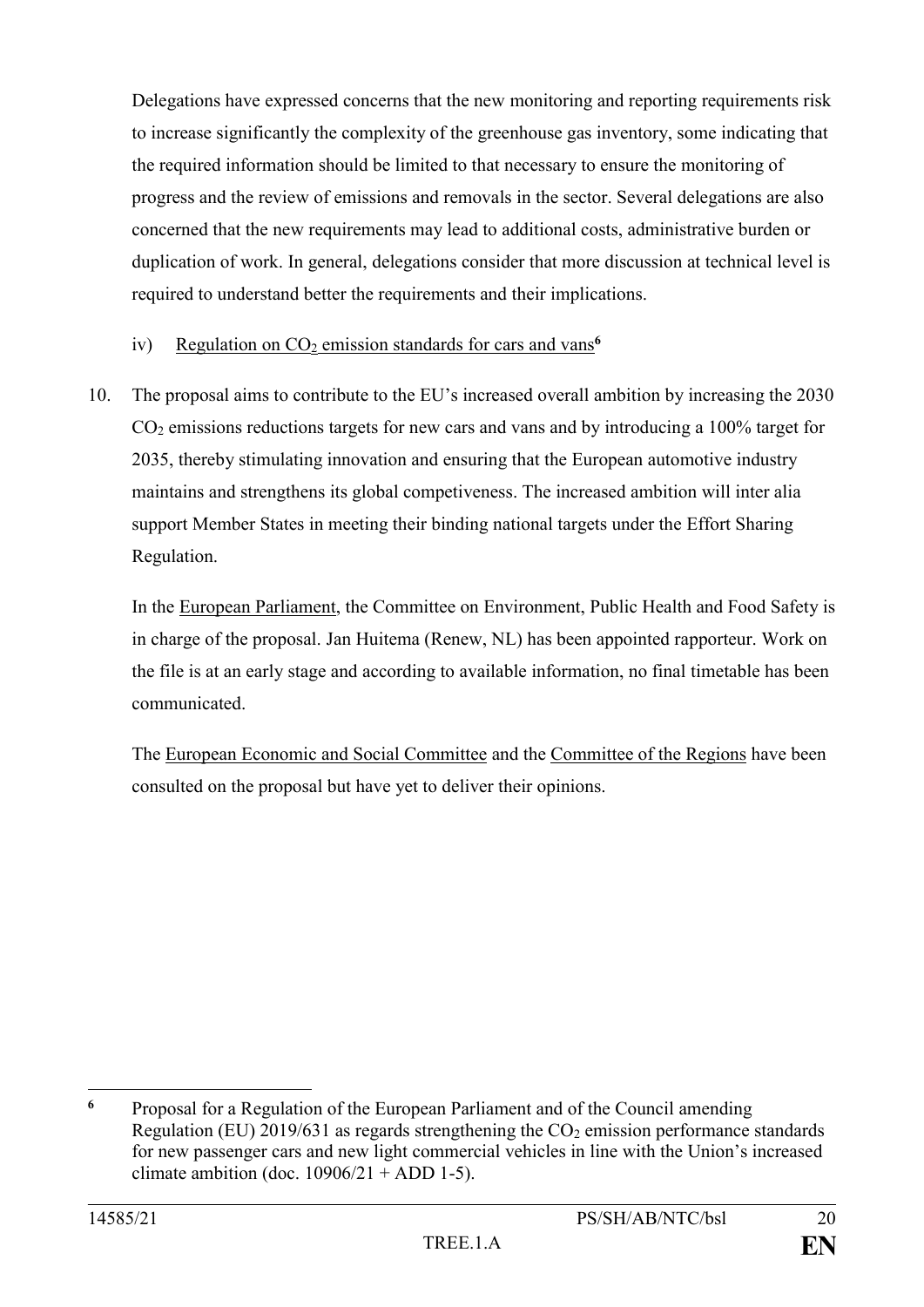During the Slovenian Presidency, three meetings were held at the Working Party on Environment to examine the proposal and its impact assessment, including one article-byarticle examination. While initial discussions have clarified a number of issues, most delegations are still studying the proposal and therefore their views or positions are mostly preliminary. Nevertheless, initial discussions have revealed preferences as concerns the ambition for the target levels. It should, however, be noted that some delegations have not or only partly provided even preliminary indications on the proposed target levels.

There is a general understanding that the automotive sector has to contribute to the increased overall EU climate ambition for 2030 and 2050. For a number of delegations, the proposal is key for achieving the overall ambition and to fulfil their increased national targets under the Effort Sharing Regulation. A number of delegations underlined that the ambition should be looked at in a coherent manner with other proposals in the 'Fit for 55' package and in particular with the proposal on the Alternative Fuel Infrastructure Regulation (AFIR).

The focus of discussions has been the increased targets, including in particular the 100% target for 2035, which requires all new cars and vans to be zero-emission vehicles by that date and de facto entails a phase out of the internal combustion engine.

Several delegations have called for or could support a higher level of ambition, arguing that a swifter acceleration towards zero-emission vehicles is both possible and required in light of the overall ambition. In this context, it is notably pointed out that zero-emission vehicles are already becoming widely available, and their market uptake is expected to increase significantly. Increased ambition would help speeding up both deployment and affordability of those vehicles, including in the second hand market. In particular, these delegations wish to advance the 100% target to 2030. Some have inquired about possibilities for Member States to take additional measures at national level (some Member States have policies/plans for an earlier phase out than proposed by the Commission). Some delegations have suggested increasing the 2025 targets and setting an interim target between 2025 and 2030, also questioning the differentiated targets for cars and vans in 2030.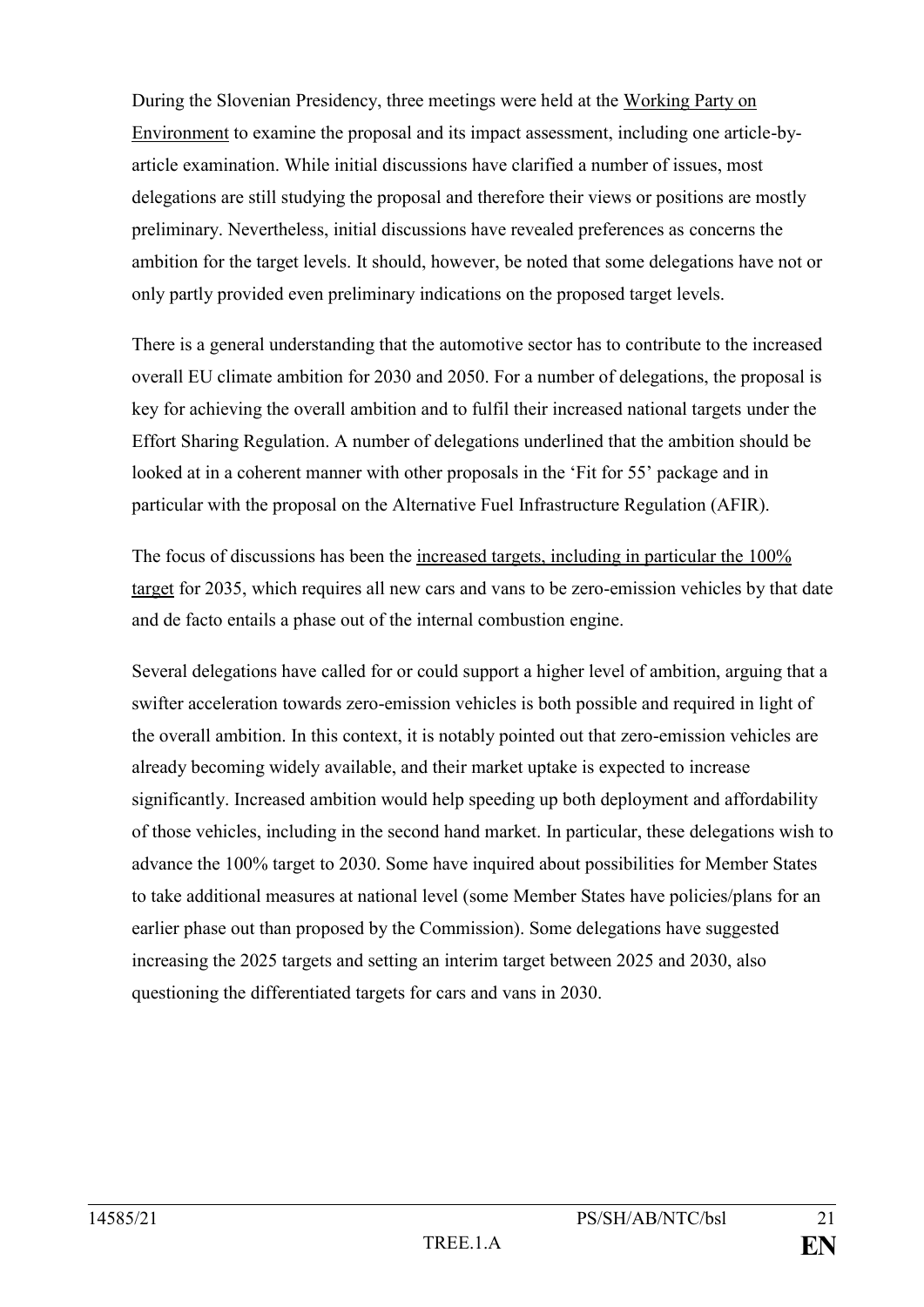Conversely, other delegations have supported maintaining the current 2025 targets and the differentiated targets for cars and vans, as proposed by the Commission.

Some delegations have indicated at least preliminary support for the proposed ambition level, albeit some with certain caveats or nuances. A suggestion has been made that the 2035 target of 100% should be accompanied by some type of derogation for the best performing lowemission vehicles until 2039.

For a number of delegations, the proposed ambition level is a source of concern, notably the 2035 target of 100%, which some explicitly deem unacceptable. As concerns the 2030 targets, so far some have indicated that they disagree with the Commission proposal. Concerns expressed centre around whether a phase out of the internal combustion engine is premature and more time is needed, some suggesting that a decision on the phase out should only be taken in the context of the next review that could be advanced to 2026. These delegations have highlighted a number of considerations in this context, notably the need to take into account the different situations of Member States as concerns the uptake of zero- and lowemission vehicles due to disparities in the roll out of charging infrastructure and in purchasing power; and that phasing out the internal combustion engine goes against the principle of technological neutrality. It has also been stressed that the impact of the shift in manufacturing and ensuing job losses should be factored in, requiring substantial action inter alia in upskilling and reskilling of workers. In addition, issues of affordability of electricity and availability of batteries and raw materials have been raised.

There has been a call for considering the impact of the proposal on the second hand cars market of certain Member States, highlighting that the speedier uptake of zero- and lowemission cars in higher income Member States could lead to an increased export of older more polluting cars in low-income Member States. While acknowledging that the issue cannot be dealt with in the present Regulation, it is suggested that the Commission monitor it e.g. in the context of the progress report/review process and look closer into possible solutions.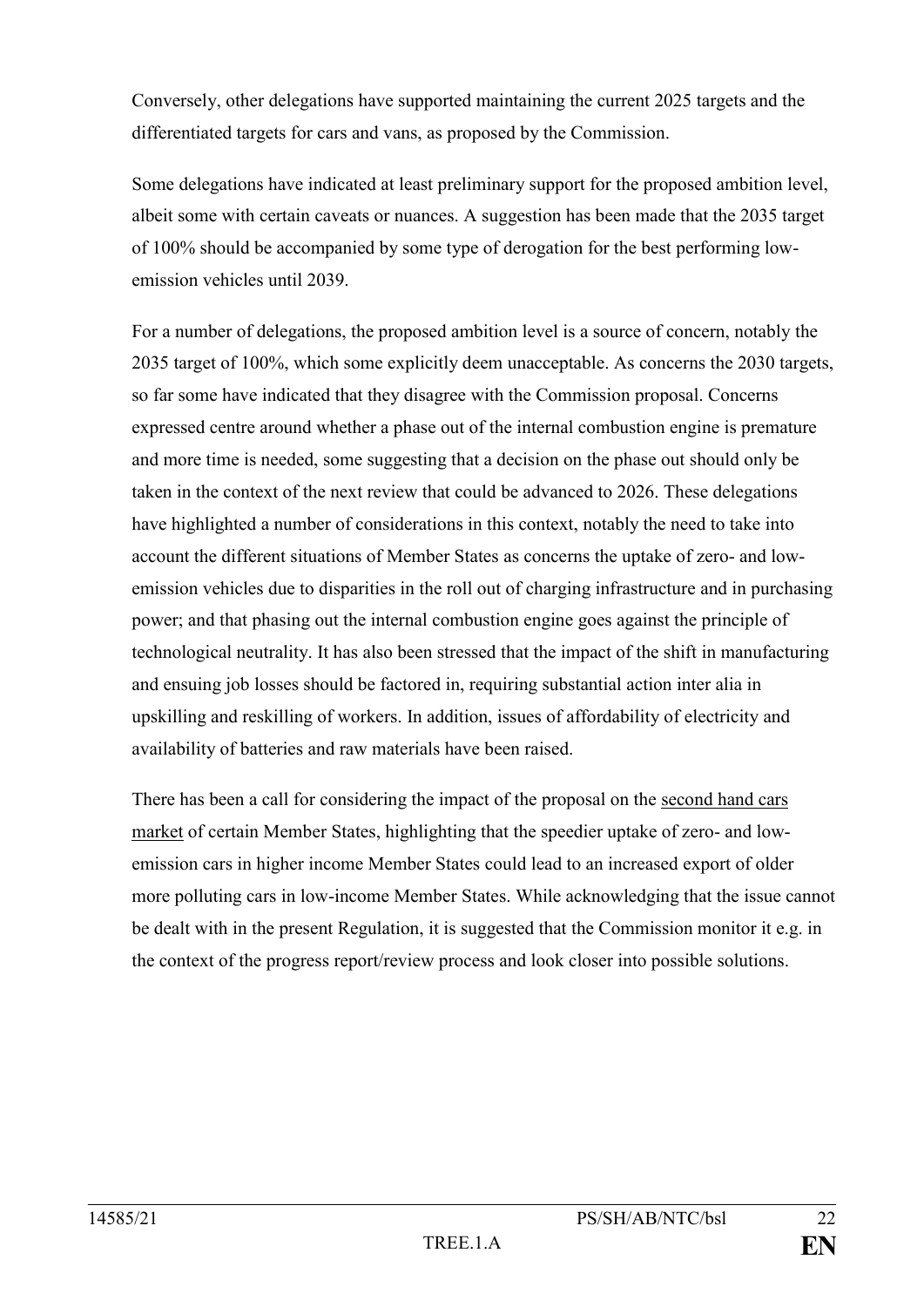Some delegations have called for or could support an inclusion of the contribution of renewable and low-carbon fuels when assessing the vehicles manufacturers' compliance with their targets. However, a number of delegations strongly support the Commission's arguments against this, including that these fuels are better directed towards other sectors that are more difficult to decarbonise.

A few delegations wish to end the use of the so-called mass parameter in determining the specific emissions targets for manufacturers and therefore the distribution of efforts among them.

As concerns the mechanism to incentivise the uptake of zero- and low-emission vehicles agreed in the last revision of the Regulation, the Commission proposes to phase it out by 2030 considering the stringency of the target as the main driver for their uptake. Comments made so far show that a number of delegations support this with some advocating an earlier phase out and stating that in its present form it risks undermining ambition. Others argue against the proposed phase out, highlighting that it provides particular incentives to stimulate the uptake of these vehicles in Member States with a current low uptake. A few delegations have expressed reservations on ending the small volume manufacturer derogation given that it has very limited benefits on emissions reduction but takes account of certain characteristics of the market. Others have expressed their support to the proposal.

Initial discussions showed support for advancing the review scheduled in 2028, with delegations putting forward a number of additional issues to be reviewed or included in the envisaged progress report also cf. the discussions related to the proposed ambition.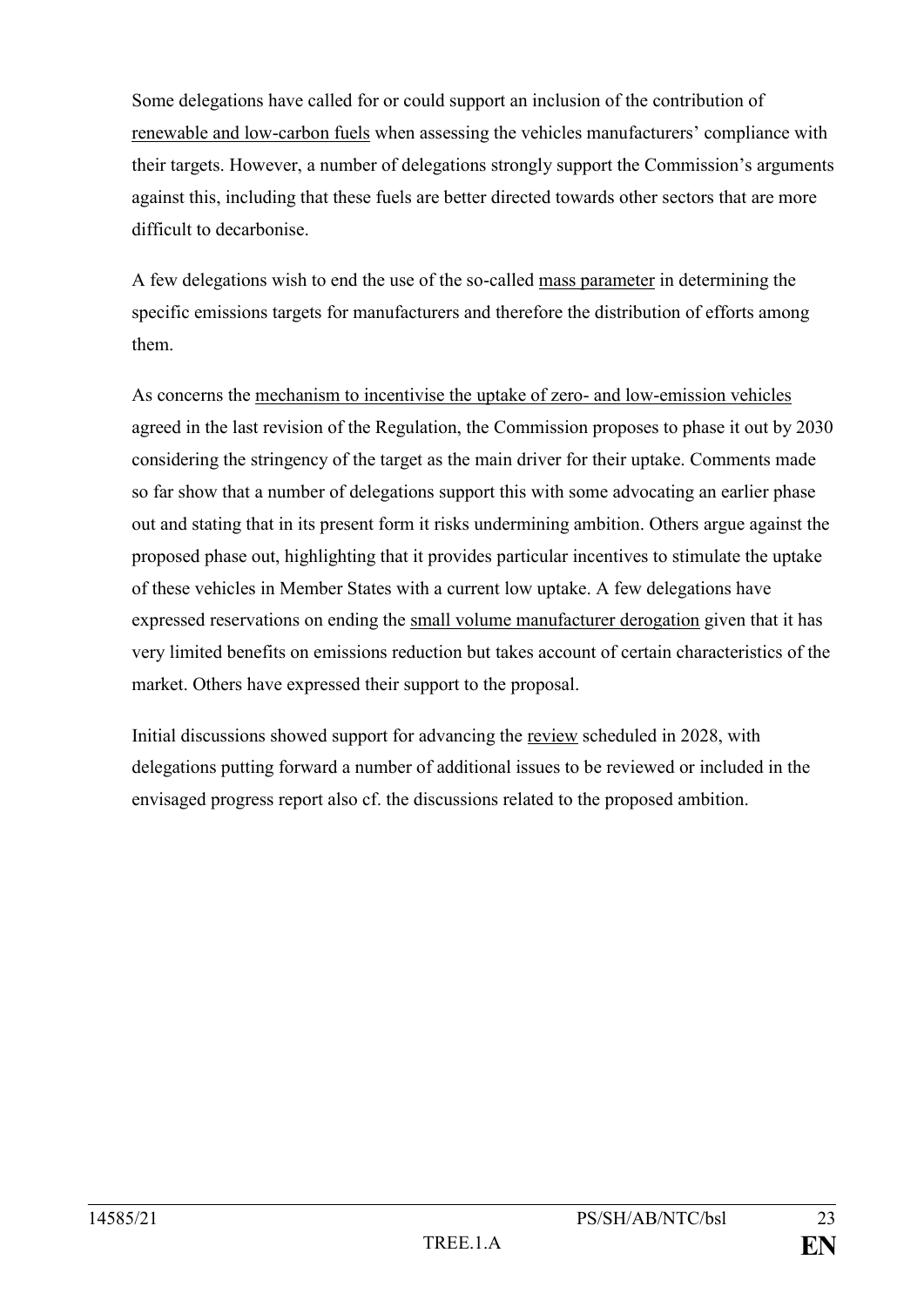### v) Regulation on the Social Climate Fund**<sup>7</sup>** (SCF)

11. The proposal aims to mitigate the social and distributional impacts of the emissions trading system for buildings and road transport by establishing a Social Climate Fund (SCF regulation) to support vulnerable households, micro-enterprises and transport users. Based on Social Climate Plans to be developed by the Member States, it supports measures and investments to reduce vulnerable groups' emissions in these sectors and can also cover temporary direct income support.

In the European Parliament, both the Committee on Environment, Public Health and Food Safety (ENVI) and the Committee on Employment and Social Affairs (EMPL) are lead committees in a joint committee procedure. The Committee on Budgets (BUDG) is an associated Committee with exclusive competence on aspects that directly concern own resources. Esther de Lange (EPP, NL) has been appointed rapporteur for ENVI, David Casa (EPP, MT) for EMPL and Margarida Marques (S&D, PT) for BUDG. Work on the proposal is at an early stage and according to available information, no final timetables have been communicated.

The European Economic and Social Committee and the Committee of the Regions have been consulted on the proposals but have yet to deliver their opinions.

 $\overline{7}$ **<sup>7</sup>** Proposal for a Regulation of the European Parliament and of the Council establishing a Social Climate Fund (doc.  $10920/21 + COR1 + ADD1 + ADD1 CON1$ ).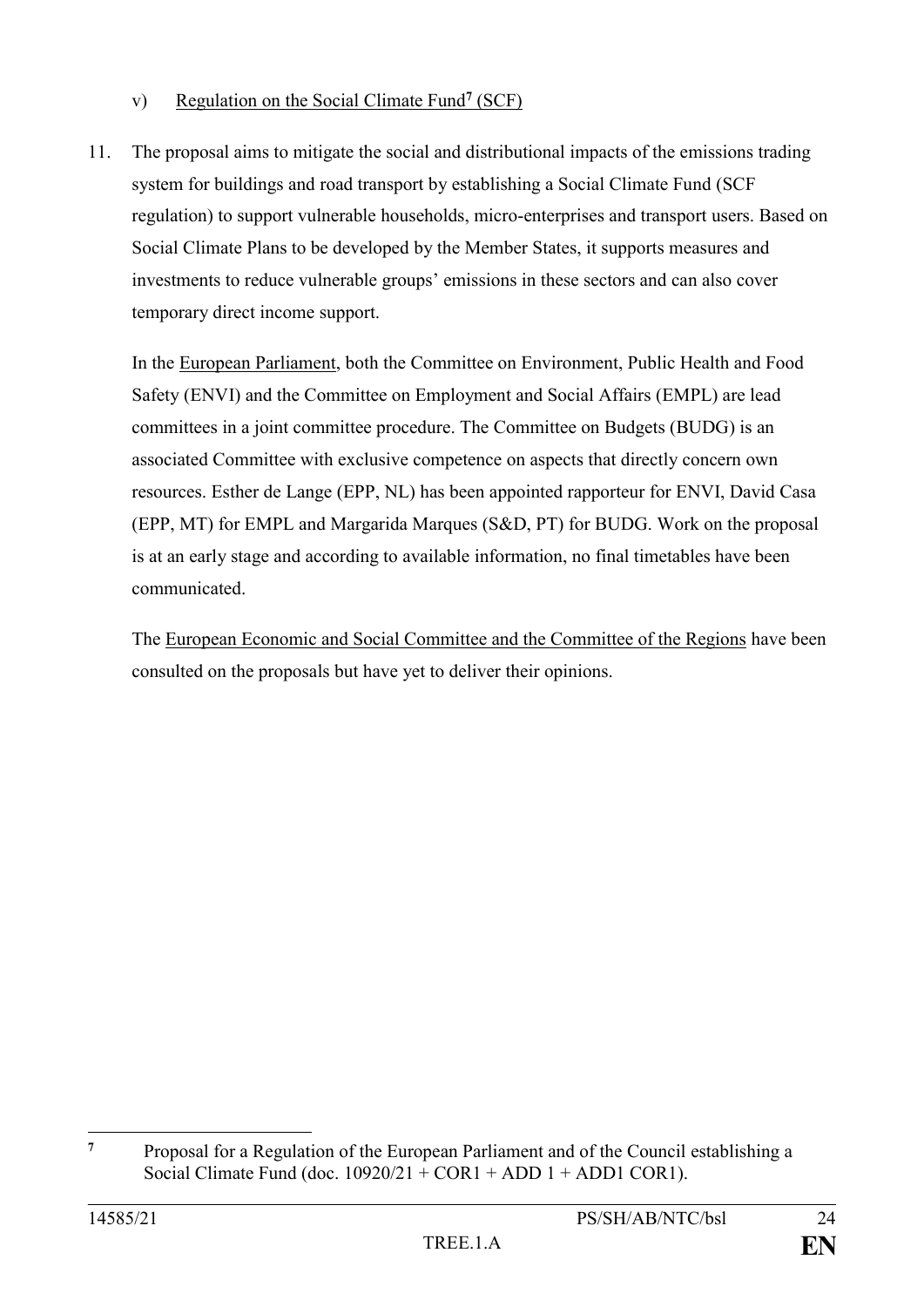The Ad Hoc Working Party on the Social Climate Fund (AHWP SCF)**<sup>8</sup>** held three meetings on the SCF regulation during the Slovenian Presidency. The discussions focused on clarifying a number of important general and budgetary aspects of the proposal. While there is a general acknowledgement of the need to ensure a green transition which leaves no one behind and to address the social consequences of the proposed emission trading for buildings and road transport, the proposal has overall received mixed reactions. Some delegations welcomed the general idea of establishing a Fund, while many raised significant concerns and sought clarifications, in particular on the interlinkages with other proposals in the 'Fit for 55' package, the data supporting various calculations in the proposal and the impact at Member State level, with several regretting the absence of a standalone impact assessment. Delegations are still studying the text and therefore their comments or positions have been mostly preliminary. An article-by-article examination of the proposal will start under the French Presidency.

For most delegations, the SCF regulation is intrinsically linked with the proposed new emissions trading for the buildings and road transport sectors in the revised ETS directive, with some also stressing the social and distributional impacts of other proposals of the 'Fit for 55' package, including the Energy Taxation Directive.

Several delegations emphasised that finalising national positions on the SCF regulation will be subject to assessing the upcoming proposals on the Own Resources Decision and the amendment of the Multiannual Financial Framework (2021-2027). Some delegations raised concerns about reopening the Multiannual Financial Framework and considered that existing funds could be used to address the social consequences of the proposed emissions trading for buildings and road transport. In this context, a number of delegations pointed to an overlap between the scope of the Fund and other instruments, in particular cohesion policy instruments and the Recovery and Resilience Facility, as well as national measures.

<sup>1</sup> **8**

Its mandate was approved by the Committee of Permanent Representatives (Part 1) on 8 September 2021 (doc. 11402/2021 + COR1). Under the authority of the Committee of Permanent Representatives, the AHWP SCF reports to the Environment configuration of the Council and, as appropriate, to the Economic and Financial Affairs configuration of the Council.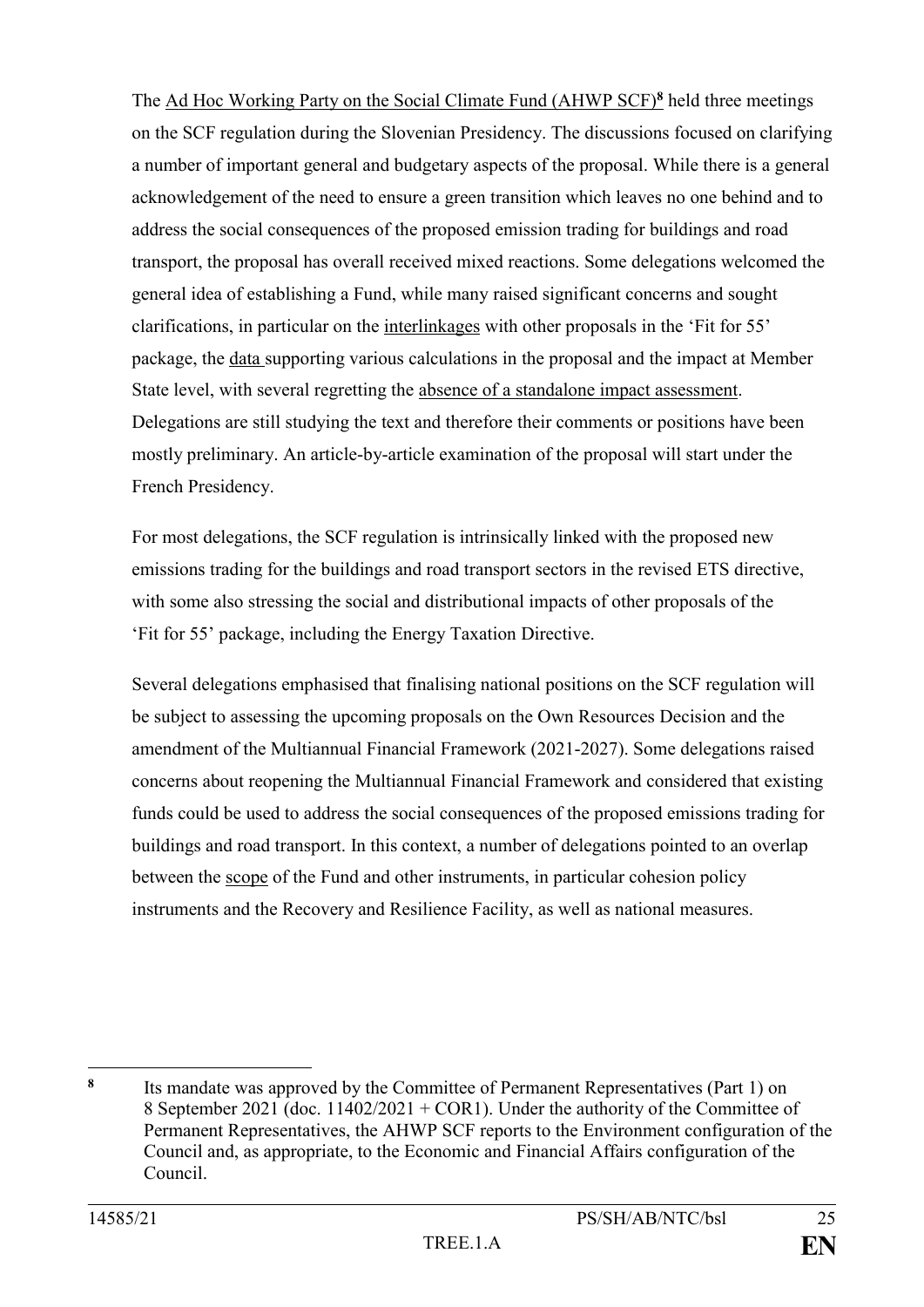With regard to the proposed legal bases i.e. Article 91(1)(d) TFEU (transport), Article 192(1) TFEU (environment) and Article 194(1)(c) TFEU (energy), a number of delegations queried their appropriateness and whether it was possible to provide for temporary direct income support under the proposed legal bases. The Council Legal Service provided a preliminary analysis during one of the AHWP SCF meetings.

The direct management of the Social Climate Fund has also been questioned by several delegations, which expressed their preference for shared management. In addition, some delegations also queried the rationale behind the use, as a mandatory tool, of an integrated and interoperable information and monitoring system including a single data-mining and riskscoring tool.

With regard to the content of the Social Climate Plans, delegations questioned the possible overlaps with other strategies to be set out by Member States, such as the Territorial Just Transition Plans. Furthermore, the fact that the indicators for reporting on the progress and for the purpose of monitoring and evaluation are to be set out by a delegated act, was contested by several delegations, which would prefer to have the indicators as part of the regulatory text in line with the approach for cohesion policy.

In terms of eligibility of actions, delegations sought more detailed analysis concerning the measures and investments eligible for financing, as well as on the distribution between measures and investments, and temporary direct income support under the Fund. delegations also sought clarifications on the principle of 'do no significant harm' and looked forward to receiving technical guidance from the Commission on this issue.

Concerning the size of the Social Climate Fund, the proposal foresees a total of EUR 72.2 billion over the 2025-2032 period. This amount corresponds in principle to 25% of the expected revenues of the proposed emissions trading for buildings and road transport. A majority of delegations asked about the Commission's calibration and requested additional explanations regarding the total volume proposed for the Fund, with several delegations questioning the Fund's size.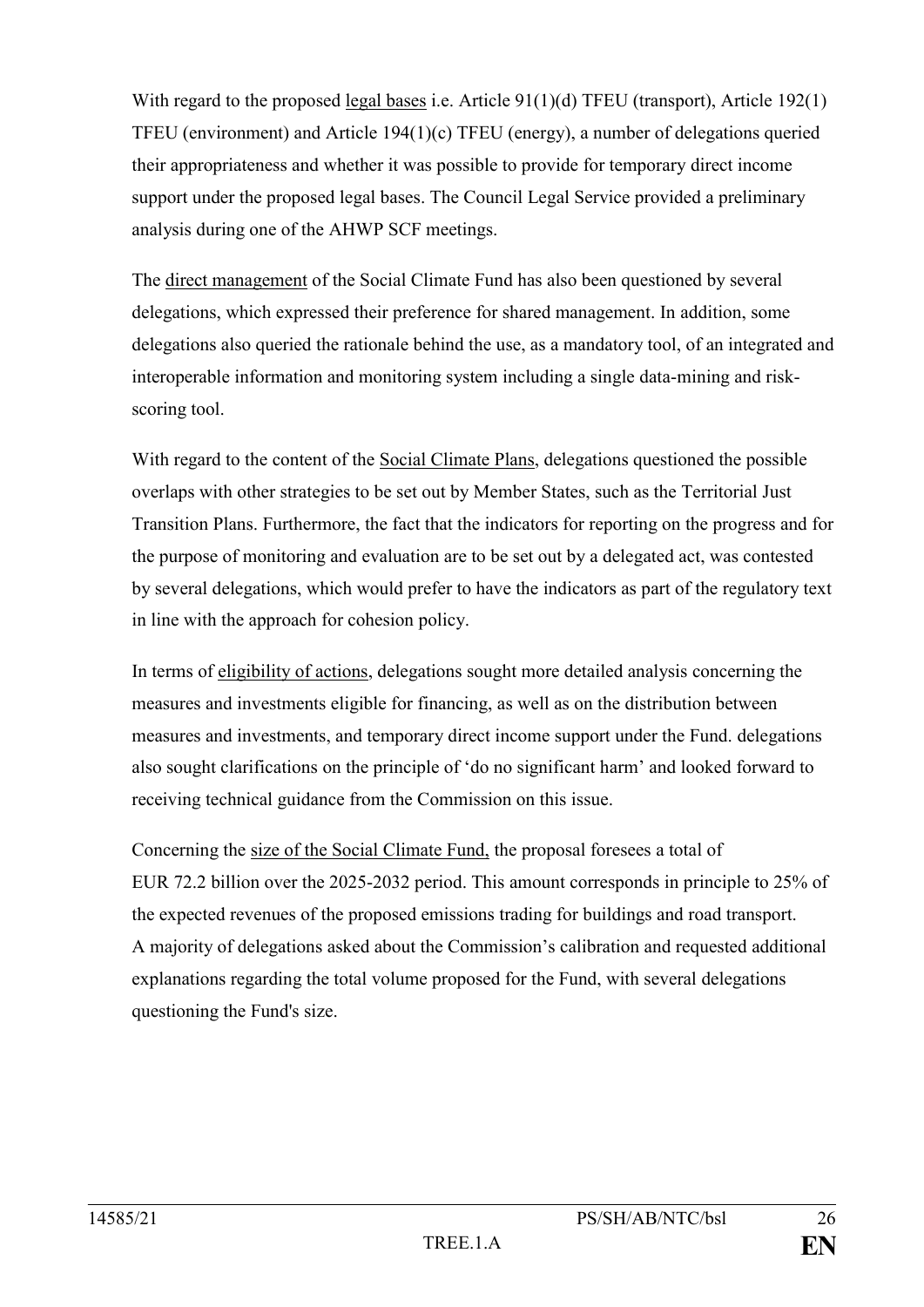Delegations raised concerns with regard to the provisions on co-financing (e.g. Member States should finance at least 50% of the total costs of the Social Climate Plans using part of their expected revenues from the auctioning of allowances under the new system). In this regard, several delegations requested additional explanations on a single 50% national cofinancing rate applicable to all Member States, with some considering it too high.

Concerning the proposed allocation methodology for the distribution of the Fund, delegations raised several questions and concerns regarding both the formula used, which was considered too complex, and the allocation criteria, which many delegations did not find appropriate to address their specific national circumstances and to ensure fairness. In this context, the choice of indicators was also questioned.

As regards the duration of the Social Climate Fund, the fact that the Social Climate Fund covers two MFF periods is considered politically sensitive by several delegations and further analysis will be necessary. Some delegations stressed that an 8-year duration starting from 2025 is pre-empting the future Multiannual Financial Framework. In the current proposal, the Fund is set up with no time limit. The budget of the Fund is currently broken down into two parts: 1) a financial envelope for the period 2025-2027 and 2) a financial envelope for the period 2028-2032. For the period 2025-2027, the Commission is going to propose an amendment to the current MFF Regulation, to be agreed at the same time as the basic act setting up the Social Climate Fund and the amendment to the Own Resources Decision. For the period 2028-2032, it is proposed that the amount would only be made available if an agreement is found in the next MFF Regulation to allocate a specific amount of budget to the Social Climate Fund.

In line with the mandate of the AHWP SCF, the Presidency has bracketed the relevant provisions in the proposal and its annexes, on the financial aspects, linked to the Multiannual Financial Framework and the Own Resources of the Union, including inter alia the size and duration of the Fund, and allocation methodology. The bracketed provisions are those most likely to form part of horizontal budgetary negotiations.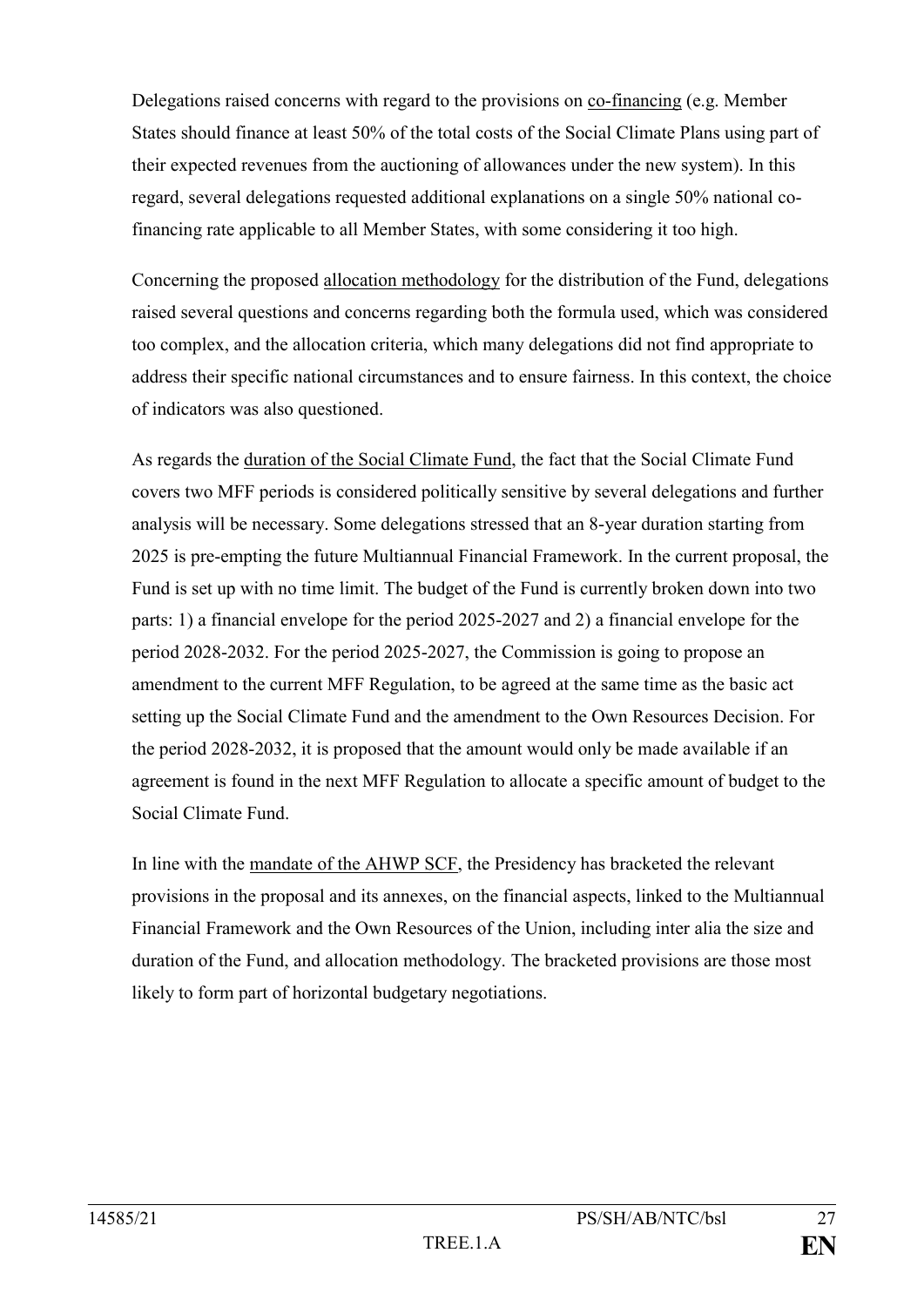# **III. CONCLUSION**

The Permanent Representatives Committee is invited to take note of the present progress report and the questions for the policy debate as set out in the Annex thereto and forward them to the Council (Environment) with a view to its meeting on 20 December 2021.